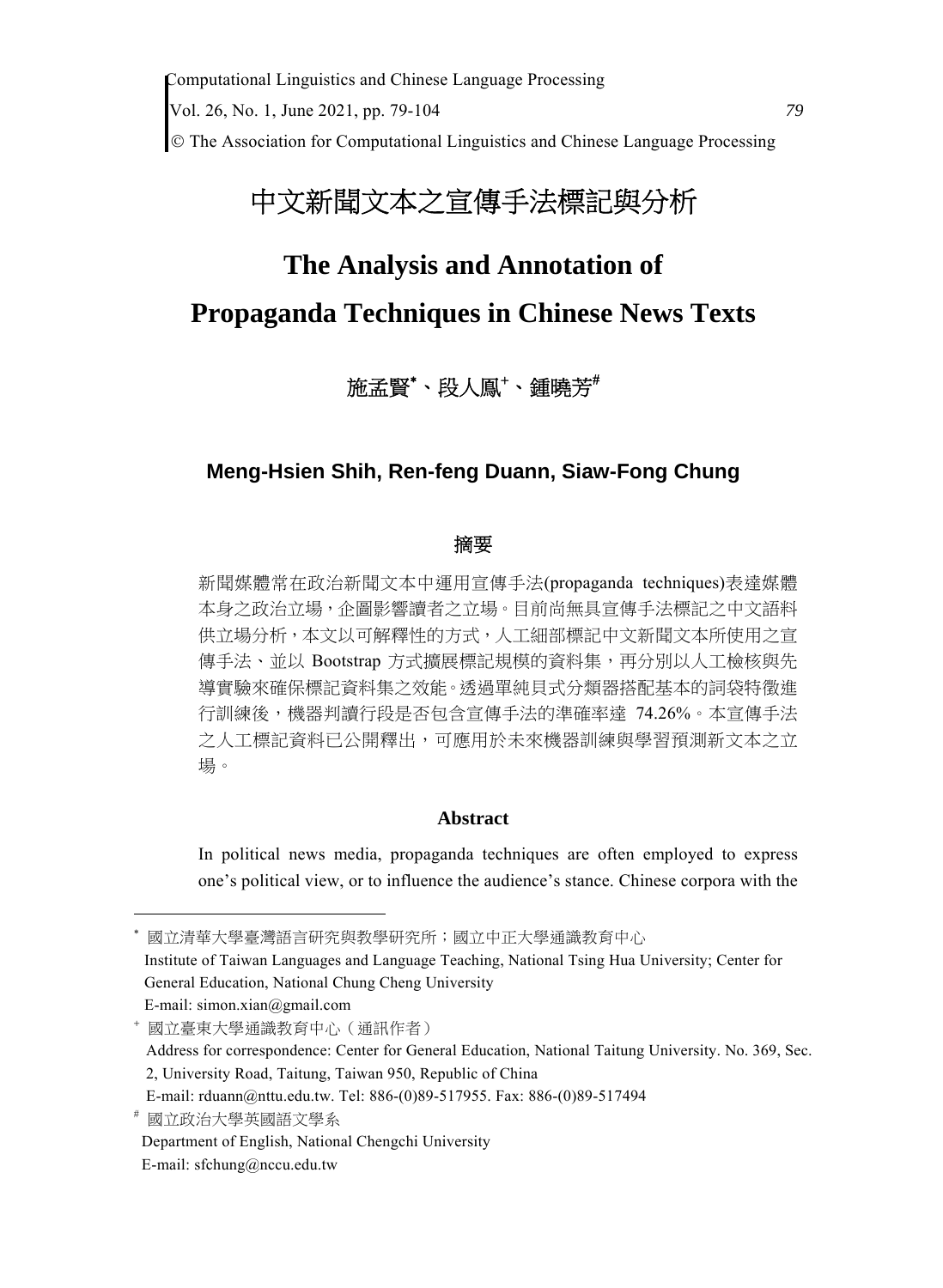annotation of propaganda techniques are yet to be developed. In this paper, with an explainable approach, we annotated the use of propaganda techniques in Chinese political news texts, and enlarged the dataset by bootstrapping using a small set of manually annotated data. To ensure the validity, we manually corrected the bootstrapped dataset and ran a pilot machine-learning experiment using a naïve Bayes classifier trained with the bag-of-words feature. A precision of 74.26% was reached for the binary classification (with or without propaganda technique). The manually annotated data with propaganda techniques is available online for the application of machine training and learning to predict the stance of new texts.

關鍵詞:情感(立場)分析、語言資源、宣傳手法、台灣新聞媒體

**Keywords:** Sentiment (Stance) Analysis, Language Resource, Propaganda Techniques, Taiwan News Media

#### **1.** 緒論 **(Introduction)**

宣傳(propaganda)一詞<sup>1</sup>,原為宗教用語,表示羅馬天主教會的傳教活動,於 19 世紀中葉 該詞漸漸用於政治領域,且開始帶有貶意(Diggs-Brown, 2011)。Lasswell (1927, p. 9)將宣 傳定義為「使用重要的符號來控制意見」<sup>2</sup>。大英百科全書也將之定義為「訊息(事實、 論點、謠言、半事實、或謊言 ) 的傳播,以期影響輿論 」 (Smith, 2020)。Zollman (2019, p. 335)引述 Bussemer (2005, pp. 29-30), 將宣傳定義為「透過象徵性的傳播, 散布經由媒體 所形成之政治或社會團體對某事件的見解/態度」以及「產製支持特定利益的群眾」的 行為。報紙做為宣傳的平台由來已久,Riegel (1935, p. 206)即指出,單就新聞選材而言, 報紙即遵循一套本質為政治的準則。而美國人普遍認為報紙充斥商業與政治宣傳,因而 對報紙內容始終存疑。Riegel 確立了報紙作為一個宣傳場域的事實。另一方面,該論文 指出當代對於商業與政治宣傳的檢視方法,大多基於主觀、短暫並且不確定的參考方式 (p. 202)。過往研究試圖提出一套準則,俾使研究者檢視宣傳的技巧(如 Lee & Lee, 1939; Weston, 2018)。近年來, 隨著科技的發展及語料蒐集技術的演進, 計算學者提出新方法, 以客觀、一致的準則來偵測報紙或新聞媒體中的宣傳手法(如 Barrón-Cedeño *et al.*, 2019; Da San Martino *et al.*, 2019) 。然而,這些研究都是以英文新聞媒體為探討對象,針對中 文新聞媒體的宣傳手法辨識的方法則付之闕如。

本研究以 Da San Martino *et al.* (2019)所提出的 18 種宣傳手法為出發點,分析台灣 兩個政治立場相反的報紙對同一事件撰寫的社論,提出中文報紙使用的宣傳手法,為第

<sup>&</sup>lt;sup>1</sup>Diggs-Brown (2011)指出, propaganda 衍生自1622 年由天主教會所創的 Congregatio de propaganda fide(意指由樞機主教組成的行政單位,其任務為在天主教國家執行教會事務)。1790 年代, propaganda 的英文擴及非宗教層面, 19 世紀中葉該詞漸漸用於政治領域,且開始帶有貶意。本 文將 propaganda 翻譯為「宣傳」。

<sup>2</sup> 本文引述的英文文獻皆由作者翻譯為中文。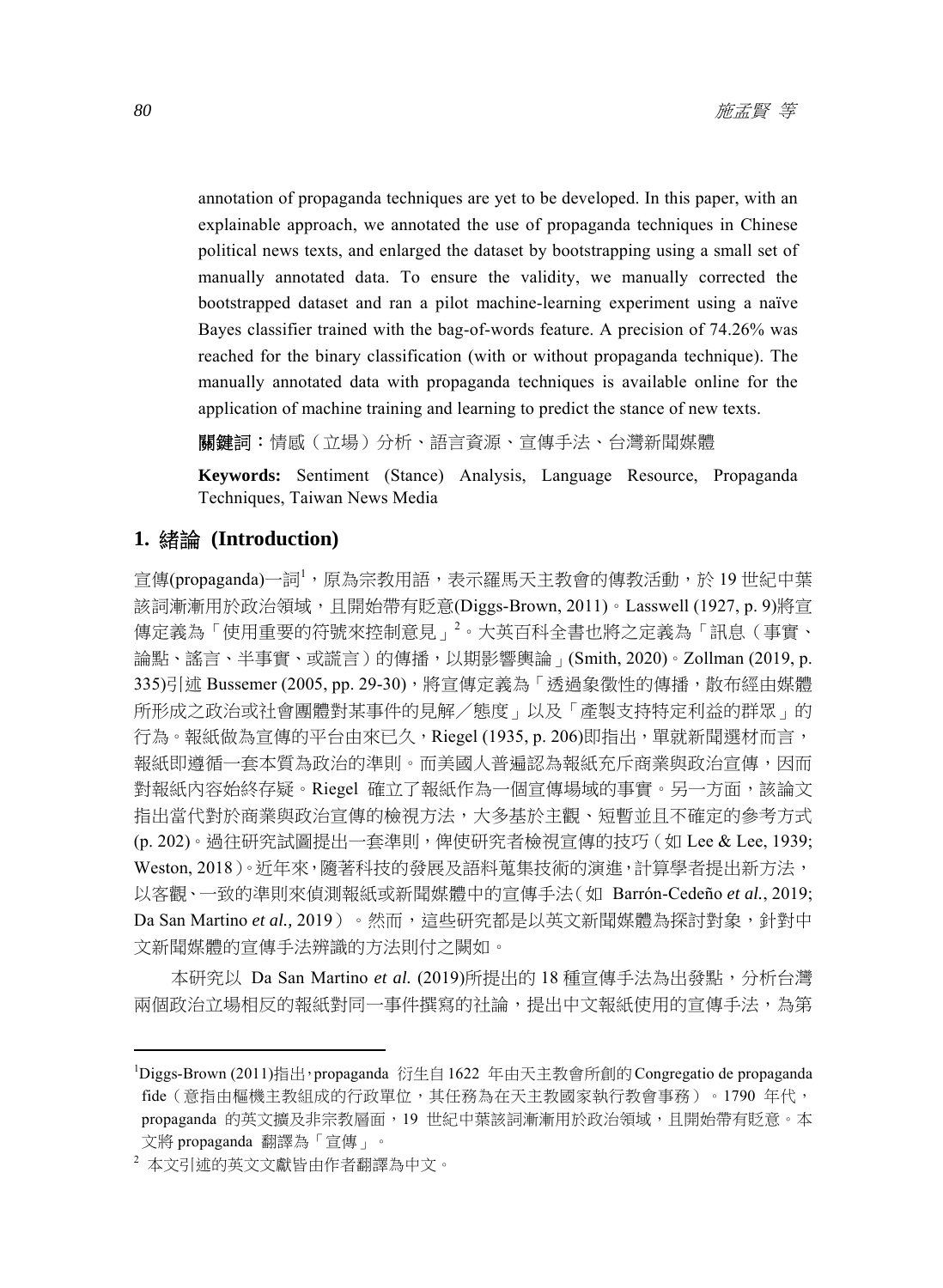一篇以語料庫探究、提取中文新聞媒體宣傳手法的研究。本研究所辨識的方法與詞彙, 可做為日後自動偵測的訓練語料。研究發現,由於報紙社論的特質,Da San Martino *et al*. (2019)的諸多方法並未出現在本研究語料中。再者,我們也發現在 Da San Martino *et al*. 提出的手法之外,中文報紙尚採用了兩個手法:(1) 引用歷史:報紙引用歷史事件或人 物,讓讀者連結、類比當前事件與歷史事件,意圖影響讀者立場;(2) 預設立場:報紙 透過修辭性問句(rhetorical question)和評價標記(evaluative marker)來表明其預設立場,藉 以暗示並影響讀者對該事件的看法。就中文報紙使用的部分宣傳手法,本研究也給予更 明確的語言上的定義。同時,某些手法出現次類,我們也針對這些次類舉例說明。

本文主要回答下列三個研究問題:

一、 中文政治新聞文本中使用的宣傳手法為何?

- 二、 中、英文政治新聞採用的宣傳手法有何異同?
- 三、 以 Bootstrap 方式擴增中文政治新聞宣傳標記之成效如何?

本文第 2 章回顧新聞媒體與宣傳、篇章分析與宣傳,以及計算機語言學之相關研究; 第 3 章說明本研究採用的語料、標記方法、檢核方式與先導實驗; 第 4 章陳述結果與討 論,第 5 章則說明本研究的貢獻與限制。

#### **2.** 文獻回顧 **(Literature Review)**

立場偵測(stance detection)與情感分析(sentiment analysis)是相關但不同的工作,情感分析 通常著重於決定文本為正面、負面或中性,立場偵測則在於確認文本傾向的特定對象, 亦即「立場」。而相同的立場可能經由正面的語言表達,也可能以負面的語言表達 (Mohammad *et al.,* 2017),並無法直接藉由文本的情感分析獲知其立場,因此立場偵測有 其獨特重要性,且廣泛運用於資訊擷取 (information retrieval) 與文本摘要 (text summarization)領域。

新聞媒體的立場對大眾有一定的影響力,且常藉由宣傳手法(propaganda techniques) 表達其立場,進而影響讀者對新聞事件之看法。Zollmann (2019, p. 329)認為,「對於形 成輿論而言,宣傳舉足輕重」,並且「新聞媒體顯然成為擴散宣傳的管道」。然而,Zollmann 也指出,「當代傳播、媒體和新聞等相關研究多半忽略了媒體在製造與散布宣傳時所扮 演的角色」。

Zollman (2019, pp. 337-341)亦參考了 Kromrey (2009)對於宣傳面向的看法,進一步說 明了宣傳的三個面向:

面向 **1**:整合新聞媒體宣傳與意識形態(透過省略某些觀點並以框架呈現某事件、議題或 參與者;刪除重要的評論;使用在意識形態上具爭議性的概念,例如「戰爭」、「犯罪」、「屠 殺」、「種族滅絕」、「恐怖主義」、「民主」、或「社會主義」等)(Herman & Peterson, 2010; Keeble, 1997; Zollmann 2017, 轉引自 Zollmann, 2019, p. 337)。

面向 **2**:有技巧的新聞媒體宣傳與「事實」(扭曲事實,邊緣化事實或敘述)(Zollmann, 2019,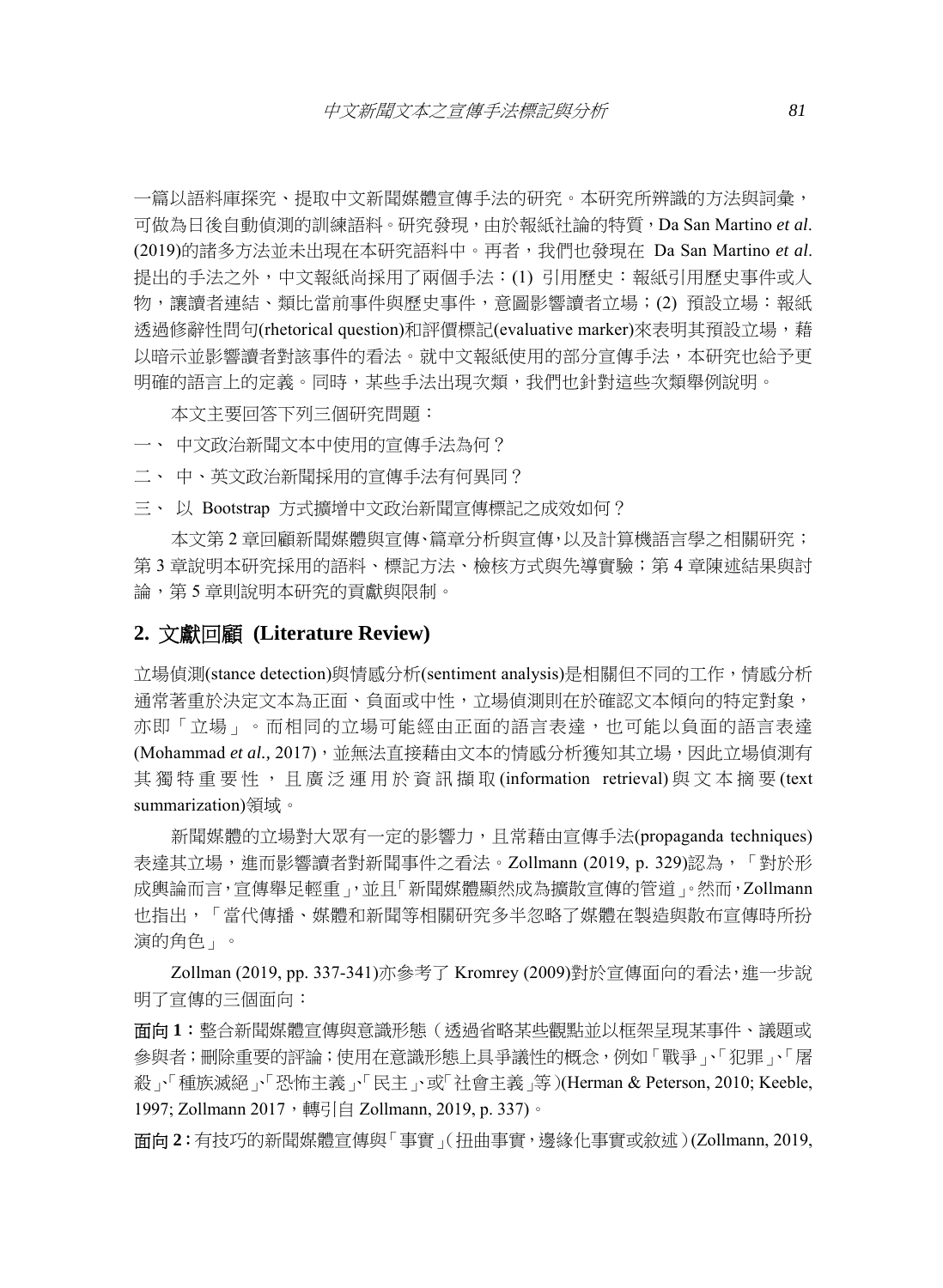p. 340)。

面向 **3**:妖魔化(demonising)新聞媒體宣傳與惡行(負面聯想、貼標籤)(Zollmann, 2019, p. 341)。

以篇章分析(discourse analysis)探討新聞的研究在西方始於 1970 年代後期(Hodge, 1979), 日持續獲得學者重視, 例如 Fowler (1991)、Fairclough (1995)、van Dijk (1988, 1995)、 van Leeuwen (2008)…等,皆針對新聞中的用字遣詞與再現,來揭露新聞欲傳達的意識形 態。在中、英新聞報導的篇章分析對比研究方面,Wang (2007)探討了中文和(澳洲)英 文報紙對 911 事件評論中的文本特徵和互文使用,洪見合(2014)則分析中文與英文報紙 社論的篇章修辭架構和用字特點,兩者皆聚焦不同語言和文章結構之互動,並未探討新 聞中的宣傳。新聞宣傳之篇章分析相關的研究屈指可數,Patrona (2018)探討了希臘境內 歷時 15 年主流黃金時段的新聞,發現希臘的新聞界出現了「個人意見/觀點升級為『事 實」的新聞報導」的現象(p.185),再者,新聞已轉變為帶有政治宣傳的「對話」,並具 有形塑輿論的功能。【例 1】摘自 Patrona (2018, pp. 190-191)分析 2015 年 6 月 28 日 SKAI 頻道的新聞(H 代表女主播, P 代表記者):

【例 1】

```
H the prime minister used the word shame, addressing
it to the European institutions
(0.1)\mathbf{P}((gesturing)) maybe - but here it is clear, (.) and
unfortunately, (.) we must see it as it is -
((raised pitch)) it's being revealed before our
eyes (.) and we will not be able to say on Sunday
night, we didn't see it - it's being revealed, that
Mr Tsipras has a plan which he is keeping ((raised
pitch)) secret
((turns omitted))
```
【例 1】中,Patrona 說明畫底線的詞語'institutions'、'unfortunately'、'it's being revealed'、 'our eyes'、 'secret' 等,皆帶有政治宣傳意味;再者,這些詞語以不同 形式呈現,可以是單詞、短語、子句等。換句話說,宣傳所使用的語言不限於單一形式。

Bensa & Wijaya (2017)探討了 2016 年中國主張的九段線(nine-dashed line, 9DL)納入 了印尼的那吐納水域(Natuna waters),印尼向中國駐印尼使館口頭抗議後,印尼的 Kompas 和中國的新華社報導中,中國和印尼的關係。Bensa & Wijaya 分析印尼媒體採用的宣傳 手法,包含「貼標籤」、「裝飾法」、「轉移法」、「親民法」、「證詞法」、「選擇 法」、「從眾效應」及「替罪羔羊」等,表 1 為該論文對這些方法的定義與範例: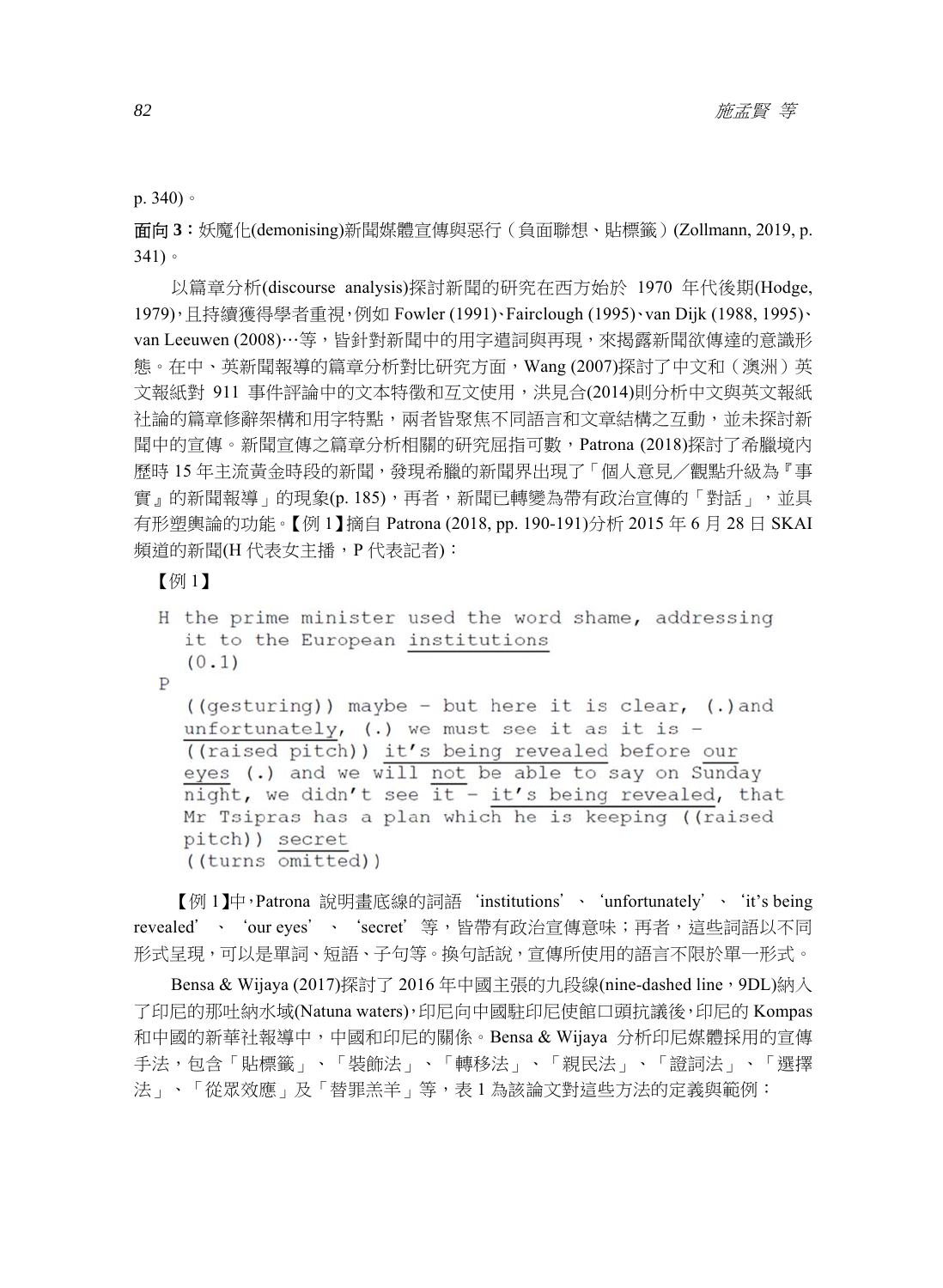| 序號               | 手法                                     | 定義                                                                       | 範例                                |
|------------------|----------------------------------------|--------------------------------------------------------------------------|-----------------------------------|
| 1.               | Name Calling<br>(貼標籤)                  | 讓觀眾不經思考,直接接收宣傳者觀<br>點的手法。通常使觀眾以負面概念去<br>理解某個人物或想法。                       | 宣傳者稱呼其政敵為<br>「陰謀者」、騙子」、恐<br>怖份子 」 |
| $\overline{2}$ . | Glittering<br>Generality (装<br>飾法)     | 使用正向評價的概念與信念,抓住觀<br>眾的情緒,確保目標觀眾感覺正向、<br>積極,並進而接受宣傳者要傳達的內<br>容。           | 印尼是個民主國家!                         |
| 3 <sub>1</sub>   | Transfer (轉移<br>法)                     | 將欲宣傳的事物和受尊敬的象徵連結<br>起來,以改善該事物的形象。這個手<br>法可促使觀眾認同特定權威。                    | 使用代表輿論共識的山<br>姆大叔。                |
| $\overline{4}$ . | Testimonial<br>(證詞法)                   | 請名人 (演員/政治人物) 宣傳商品<br>或為候選人站台。這一手法訴求觀眾<br>的情緒而非邏輯思考,因為證詞內容<br>的邏輯可能相當薄弱。 | 歐普拉支持歐巴馬競選<br>總統。                 |
| 5.               | <b>Plain Folks</b><br>(親民法)            | 將宣傳者的形象塑造為平民百姓,讓<br>觀眾認為宣傳者是自己的一份子,並<br>相信宣傳者與民同在、苦民所苦。                  | Maspion 為印尼製造,<br>請使用印尼製產品。       |
| 6.               | Card Stacking/<br>Selection (選<br>擇法)  | 選擇片面事實來支持宣傳者欲保障的<br>利益,或證明其以往的言論。                                        | 自由市場的負面效應。                        |
| 7.               | Bandwagon<br>(從眾效應)                    | 心理學說明了個人內心都想和大多數<br>人一樣, 宣傳者於是利用這個心態,<br>暗示觀眾倘若不和其他人一樣,將會<br>錯過良機甚或有所損失。 | 「每個人都這麼做,你<br>也該這麼做。」             |
| 8.               | Frustration of<br>Scapegoat (代<br>罪羔羊) | 當問題發生時,宣傳者找尋代罪羔羊<br>以便將所有問題歸咎於他/她。這個<br>手法也可以引發觀眾的憤恨。                    | 「都是他/她(害的)。」                      |

表 *1.* 新聞媒體 *8* 種宣傳手法*(Bensa & Wijaya, 2017, p. 3) [Table 1. Eight media propaganda techniques (Bensa & Wijaya, 2017, p. 3)]* 

Bensa & Wijaya 雖探討了媒體的宣傳手法, 卻未說明如何辨識這些宣傳手法, 在 相關的研究方法上,仍有待後續研究發展。

計算機語言學對宣傳的探討,早期以英文為研究主體的文獻中,大多從文件的層次 (document level) 偵測宣傳文章,甚至僅標記文章出處是否為宣傳來源,而將該來源所有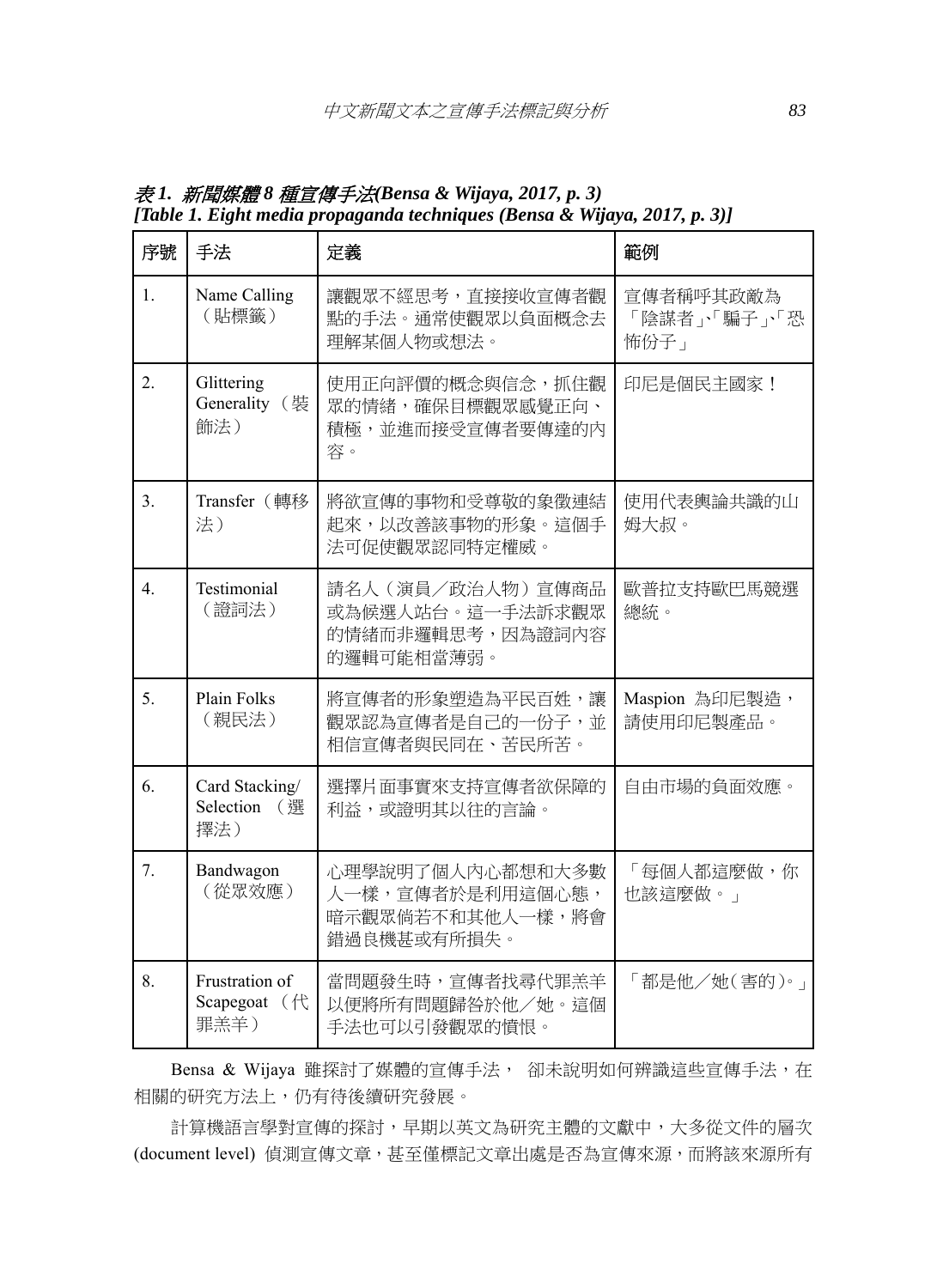文章視為宣傳。但 Horne *et al*. (2018)指出,宣傳的文章來源也會定期發佈客觀的非宣傳 文章以提高該來源之可信度。此外,以文件層次標記訓練出來之計算模型較缺乏可解釋 性(explainability)。

另一方面,Barrón-Cedeño *et al*. (2019) 提出一套以新聞寫作風格、可讀性和詞彙豐 富性為基礎的模型,試圖偵測新聞報導是否隱含宣傳目的,並計算其宣傳分數(propaganda score)。該研究結果顯示,這套系統優於過往的偵測系統,但該文也建議相關學者未來可 研究以語句的片段層次(fragment level)來辨識新聞文本宣傳手法。有鑑於此,Da San Martino *et al.* (2019, pp. 5637-5639)聚焦於語句的片段層次,針對來自宣傳性新聞媒體網 站的文章中,可從內部判定、無須外在訊息支援之宣傳文章,列出表 2 的 18 種宣傳手 法,並據此檢視 372 篇英文新聞 (約 35 萬詞)。

表 *2.* 英文新聞的 *18* 種宣傳手法*(Da San Martino et al., 2019, pp. 5637-5639) [Table 2. Eighteen propaganda techniques in English news articles (Da San Martino et al., 2019, pp. 5637-5639)]* 

| 1. Loaded language <sup>3</sup> | 7. Flag-waving               | 13. Whataboutism         |
|---------------------------------|------------------------------|--------------------------|
| 2. Name calling                 | 8. Causal oversimplification | 14. Reductio ad Hitlerum |
| 3. Repetition                   | 9. Slogans                   | 15. Red herring          |
| 4. Exaggeration or              | 10. Appeal to authority      | 16. Bandwagon            |
| minimization                    | 11. Black-and-white fallacy  | 17. Obfuscation          |
| 5. Doubt                        | 12. Thought-terminating      | 18. Straw man            |
| 6. Appeal to fear               | cliche                       |                          |

本研究以這 18 種手法為出發點,並參考 Da San Martino *et al*. (2020) 新標記之 550 篇新聞文本資料<sup>4</sup>,以分析中文報紙社論的宣傳手法。表 2 列出的 18 個英文新聞宣傳手 法之定義與實例詳見「3. 研究方法」中的表 4。

以中文為主體的相關研究多半聚焦中國的社群媒體檢查制度。Knockel *et al.* (2015) 探討中國如何執行資訊管控,該研究針對中國人常用的四個社群影音平台,透過逆向工 程(reverse engineering),辨識客戶端的關鍵詞檢查制度,並歸納出分屬六大主題(政治、 社會、人物、事件、科技、雜項)共計 17,547 關鍵詞詞表,該研究發現,不同平台對執 行審查仍留有各自的彈性,再者,與「集體行動」和「批評政府」相關的貼文常為審查 標的。Arefi *et al.* (2019) 沿用了 Knockel *et al*. (2015)的詞表,採用深度學習、卷積神經 網路定位(CNN localization)及自然語言處理技術(NLP techniques),針對 14 個受審查的類 別<sup>5</sup> ,探討中國新浪微博受到審查和未受審查的貼文與圖片。該研究發現,情感(sentiment)

<sup>3</sup> 表 2 以粗體字呈現之宣傳手法亦出現於本研究的中文新聞文本中。

<sup>4</sup> 標記新聞資料取得方法參考此網頁 http://propaganda.qcri.org/semeval2020-task11。

 $^5$  這 14 個類別為:(1) 薄熙來、(2) 鄧小平、(3) 火災、(4) 死亡/傷害、(5) 劉曉波、(6) 毛澤 東、(7) 人民大會、(8) 軍/警、(9) 抗爭、(10) 色情/裸露、(11) 暴雨、(12) 小熊維尼、(13) 習 近平、(14) 周克華。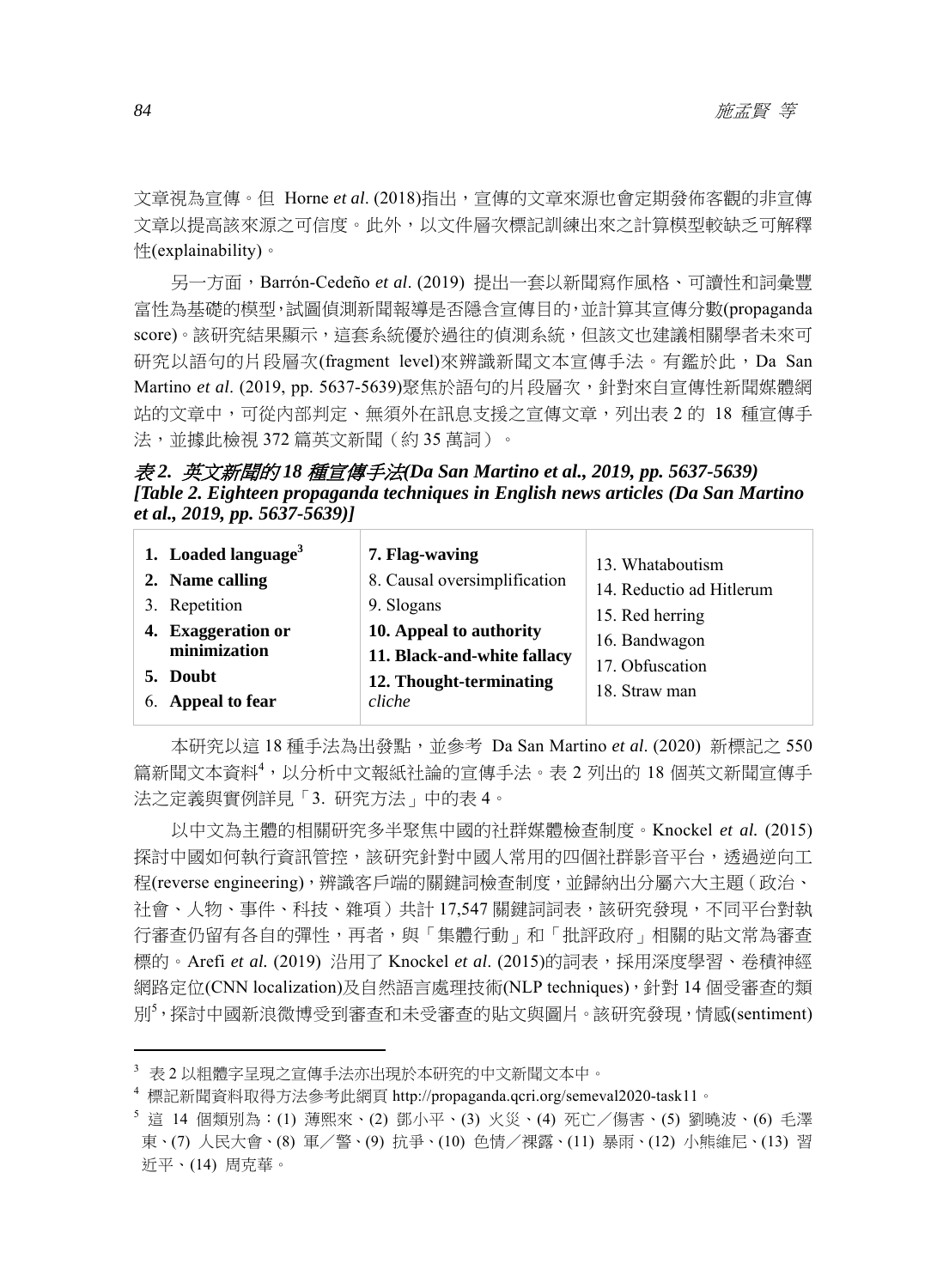為不同主題的唯一共通審查指標,不同主題也受到不同層次的審查,而受到審查的貼文 僅有少於三小時的網路存活時間。上述研究所使用的關鍵詞,皆以社群平台貼文主題為 分類基準,以宣傳手法作為詞彙/語句片段層次分類基準的研究仍有待進一步發展。

在標記品質的評估測量上,有別於傳統的分類標記問題,宣傳手法之標記屬於序列 標籤(sequence labeling)問題,需同時考慮標記不定長度之單詞/短語/子句,以及該單 詞/短語/子句之標籤,另需考量不同標記者之標記文字部份重疊之評測。有鑑於此, Mathet, Widlocher & Métivier (2015, pp. 441-447)提出 γ 評測以評估此類序列標籤的標 記者間一致性。惟本文做為首篇標記中文宣傳手法之研究,目前僅初步評測標記者間針 對同一行的標記是否一致的百分比(Scott, 1955, p. 323; Artstein & Poesio, 2008, p. 558),詳 細的評測基準請見本文「4.結果與討論」。

#### **3.** 研究方法 **(Methodology)**

本文選擇的中文報紙為台灣兩份政治立場相反的主流報紙:自由時報與聯合報。自由時 報傾向由民主進步黨領導的陣營,在國家認同上主張台灣獨立,因而對中國及其相關事 務採取保留的態度;聯合報則支持由中國國民黨領導的陣營,認同 1912 年建立的中華民 國,對中國及相關議題較為友善。

本研究選出上述兩報有關太陽花學運的社論。選擇社論的原因,乃根據 Smith (2020) 說明,社論可視為隱蔽型(covert)的宣傳,即閱聽人對宣傳者身份或來源一無所知。Riegel (1935)不諱言社論具有宣傳的特質,以往亦有社論作為宣傳的研究(例如,賴暋,1965; 游承季,2001),我們因而將報紙社論視為宣傳的一類。

太陽花學運為一場由大學生主導的社會運動,肇因於當時的執政黨(中國國民黨) 在立法院企圖迅速通海峽兩岸服務貿易協定(簡稱「服貿」),這項協定被抗議學生 與公民團體認為有損台灣現狀並會危及台灣中小企業,他們因而進入立法院,佔領立法 院長達 24 天之久(2014年3月18日至4月10日,Lin & Hsieh, 2017),創下台灣歷史上 立法院被佔領的首例。

本研究的新聞資料來自台灣的自由時報與聯合報網站,搜尋日期介於 2014 年 3 月 18 日至 2016 年 12 月 31 日之間,含「服貿」或「太陽花」關鍵詞之社論。如表 3 所示, 自由時報有 78 篇(佔本語料庫文章數的 34%)共 147,562 詞(佔本語料庫詞數的 41%), 分為 17,098 行;聯合報有 150 篇 (佔本語料庫文章數的 66%) 共 213,437 詞, (佔本語 料庫詞數的 59%),分為 17,888 行。經過初步標記兩份報紙日期最早的前 10%社論(自 由時報自 2014 年 3 月 18 日至 2015 年 3 月 20 日共 8 篇 1,073 行,聯合報自 2014 年 3 月 18 日至 2014 年 4 月 5 日共 15 篇 1,825 行)的宣傳手法之後,我們發現, Da San Martino *et al*. (2019)提出的用於標記英文新聞的18種宣傳手法並未完全出現於中文新聞文本上。 由於本研究採用的語料為報紙社論,而社論主要為「報社對新聞議題深思熟慮後所形成 之見解,此見解以肅穆、說理的筆觸,常態地呈現在每期報刊上,目的在於聲明報社對 該議題之立場,並欲勸服讀者採取一致的立場。」(朱灼文, 2003, pp. 18-19); 社論可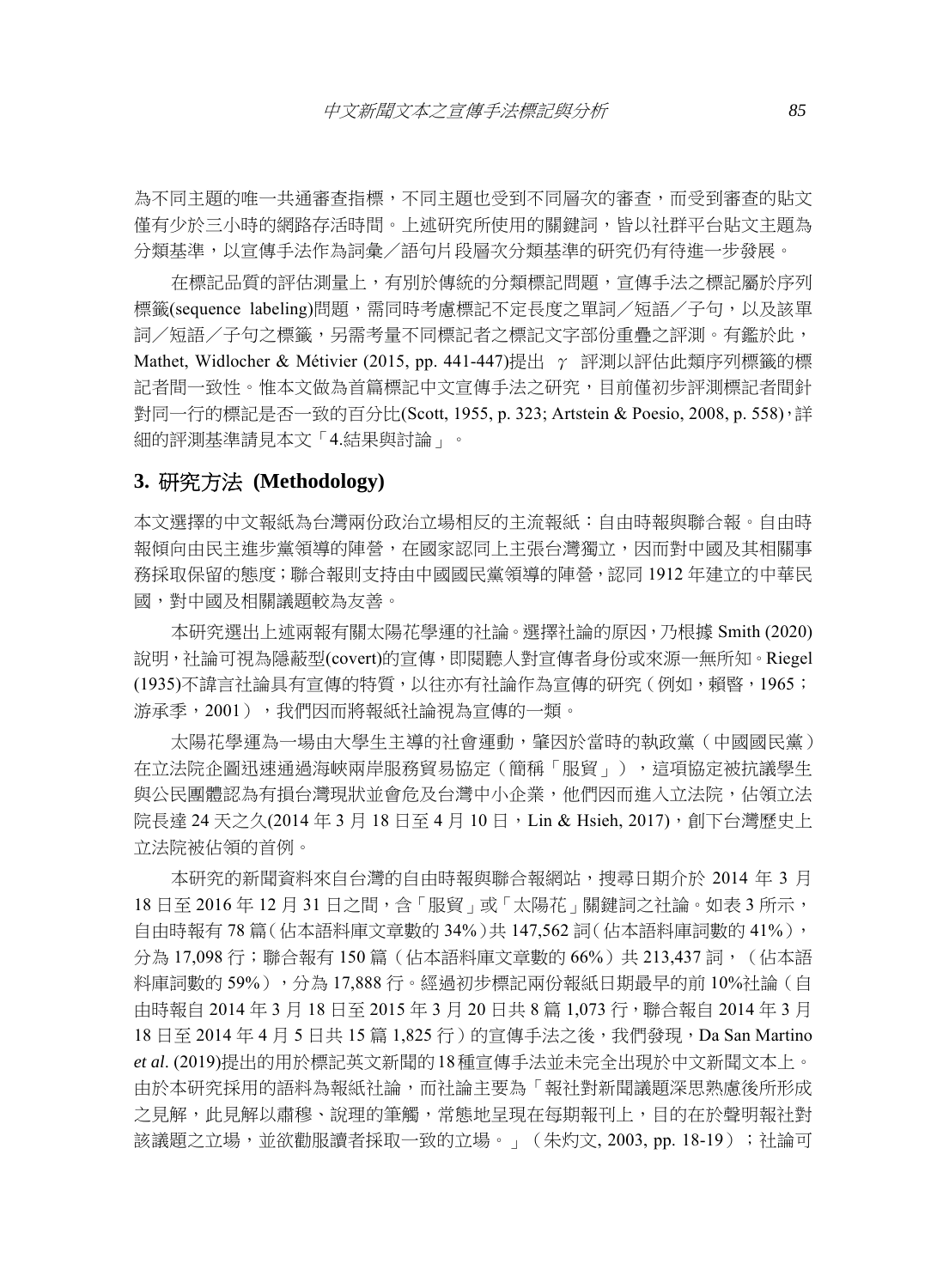用來倡導或反對某主張,內容多半採取「理性客觀的口吻、莊重持平的語調」(p. 358), 因此,諸如過度簡化因果(Causal oversimplification)、「那又怎麼說」主義(Whataboutism)、 刻意模糊與混淆(Obfuscation, intentional vagueness, confusion)、轉移焦點(Red herrings)... 等缺乏理性論證與完整討論,或不合邏輯的手法便不會出現在本研究的語料中。

表 *3.* 本研究從自由時報和聯合報取得太陽花學運相關社論文章的統計 *[Table 3. Basic information of the editorials of the Liberty Times and the United Daily News]* 

|     | 自由時報            | 聯合報            | 總和             |
|-----|-----------------|----------------|----------------|
| 文章數 | 78 (34%)        | 150(66%)       | $228(100\%)$   |
| 詞數  | $147,562(41\%)$ | 213,437 (59%)  | 360,999 (100%) |
| 行數  | 17,098(49%)     | $17,888(51\%)$ | 34,986 (100%)  |

再者,我們在標註語料時,也發現某些詞語無法歸類於 Da San Martino *et al*. 提出 的 18 項手法,我們認為這是中文新聞獨有的宣傳手法,因此將之獨立出來,並分別命名 為「引用歷史」和「預設立場」,茲說明如下:(1) 引用歷史:報紙引用歷史事件(例 如,美麗島事件、天安門事件)或人物,語言特徵為「『台(灣)版』+歷史事件名稱」 或「歷史事件名稱+『翻版』」,或使用類比或比較文字「如」、「像」、「相較」, 讓讀者連結、類比當前事件與歷史事件,意圖影響讀者立場;(2) 預設立場:報紙透過 修辭性問句(rhetorical question)和評價標記(evaluative marker)來表明其預設立場,藉以暗 示並影響讀者對該事件的看法。關於修辭性問句,根據湯廷池(1981)主張,國語的疑問 句可分為要求回答的「徵訊問句」和不要求回答的「非徵訊問句」,修辭性問句為「非 徵訊問句」的一種,即形式上雖是問句,但說話者實則表示個人的觀點或看法,語言特 色為否定疑問句或者是附加問句。另一方面,Bednarek (2006, p. 67)提出六種評估英文媒 體的「核心評價參數」,其中的預期性(Expectedness)的評價標記如 strikingly 和 unexpectedly,即對應到中文新聞文本中「竟(然)」、「居然」這類的評價標記,我們 認為,中文新聞使用這些標記來凸顯報社的預設立場。

表 4 列出 Da San Martino *et al*. (2019)提出的 18 種宣傳手法,以及本研究發現的中文 新聞特有的 2 種宣傳手法、定義及英、中文實例。我們援引 Patrona (2018),主張帶有宣 傳意味的詞語以不同形式呈現,可以是單詞、短語、子句。此外,我們將本研究對於某 些手法的補充說明放入定義下方括號內以斜體字呈現。本研究參考表 4 之定義和實例進 行研究語料的宣傳手法之標記工作: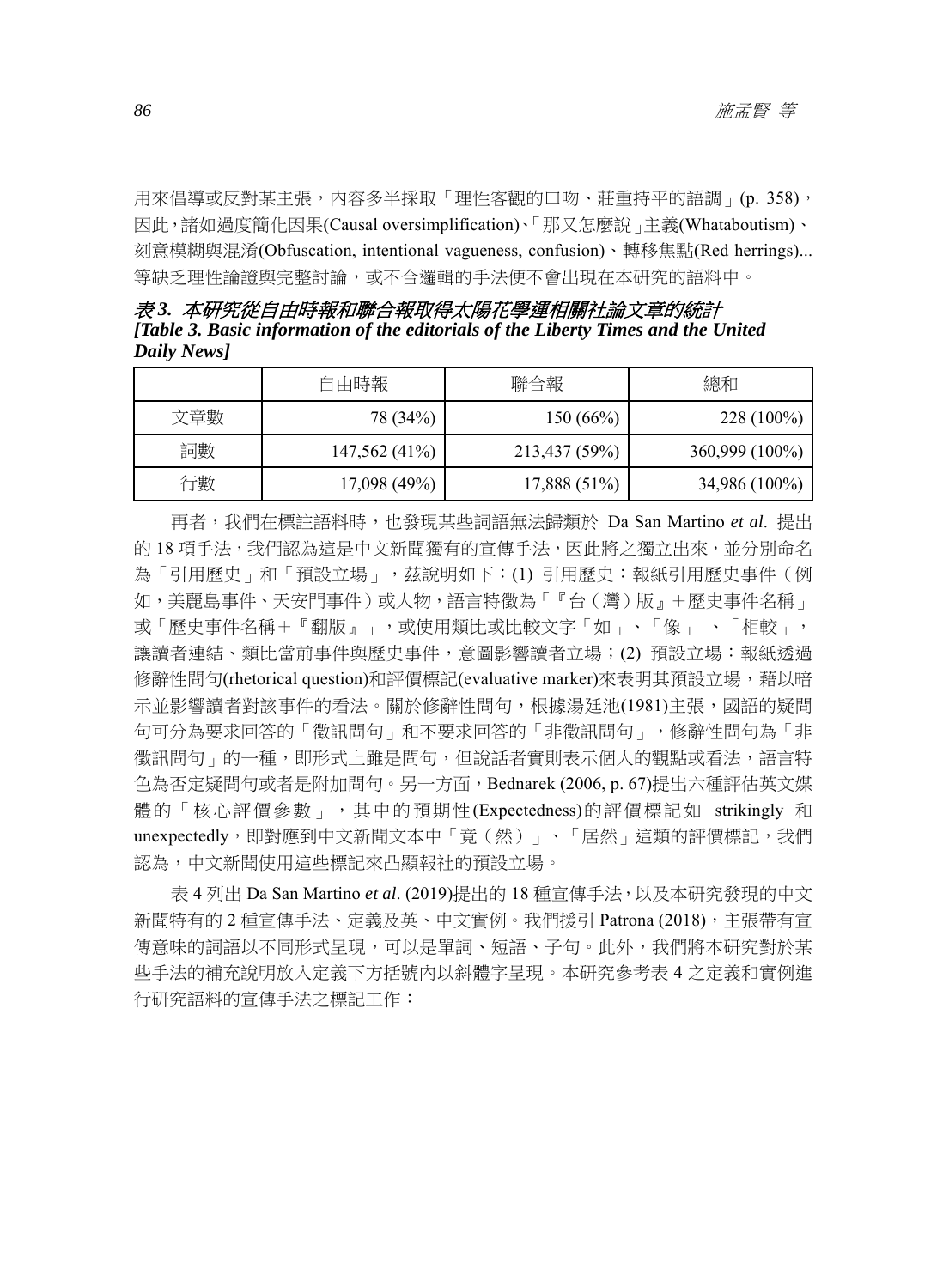#### 表 *4.* 英、中文新聞宣傳手法使用與實例(依 *Da San Martino et al., 2019* 順序編排) *[Table 4. Propaganda techniques in English and Chinese new articles (In the order of that in Da San Martino et al., 2019)]*

|         | 宣傳手法                                                    | 定義<br>(本研究的補充說明)                                                                                                                            | 英文報紙實例                                                                                                                                                                                                               | 中文報紙實例                                                                                                                                               |
|---------|---------------------------------------------------------|---------------------------------------------------------------------------------------------------------------------------------------------|----------------------------------------------------------------------------------------------------------------------------------------------------------------------------------------------------------------------|------------------------------------------------------------------------------------------------------------------------------------------------------|
|         | 1. Loaded<br>language<br>(LL, 評價<br>語言)                 | 以帶有正面/負面評價的語<br>言描述某人、某政治群體或<br>事件,可能是單詞、短語或<br>子句。<br>(因社論主要以評論時事為<br><i>主,且具有監督執政黨的責</i><br>任,通常負面語言較多。)                                  | "[] a lone<br>lawmaker's childish<br>shouting."                                                                                                                                                                      | 負面語言的例子:<br>「以膚淺的理由室<br>殺了社會正義」(聯<br>合 2014-03-22); 正<br>面語言的例子:「激<br>勵愈來愈多人民抗<br>爭」(自由<br>$2014 - 03 - 26$ )                                        |
| $2_{-}$ | Name<br>calling or<br>labeling<br>(NCL, 貼標<br>籤)        | 將宣傳陣營的目標貼上讀者<br>所恐懼、厭惡、不歡迎,或<br>者受讀者喜愛或讚揚的標<br>籤。<br>(標籤可正面或負面,以名<br>詞片語呈現,大多是修飾結<br>構modifier-modified)。可以是<br>人物的標籤,也可以是行<br>為、政策或事件的標籤。) | "Republican<br>congressweasels",<br>"Bush the Lesser."                                                                                                                                                               | 負面標籤的例子:<br>「馬卡茸總統」(自<br>由 2014-03-26);「 憲<br>政荒謬劇」(聯合<br>2015-08-02); 正面<br>標籤的例子:「司法<br>鐵漢 (聯合<br>2014-03-22)、「太陽<br>花學子」(自由<br>$2014 - 04 - 04$ ) |
| 3.      | Repetition<br>(RE, 重複)                                  | 反覆出現同樣的訊息使得讀<br>者終將接受該訊息。                                                                                                                   | Farrakhan<br>repeatedly refers to<br>Jews as "Satan." He<br>states to his<br>audience [] call<br>them by their real<br>name, 'Satan.'                                                                                | 本研究語料未出現<br>此宣傳手法。                                                                                                                                   |
| 4.      | Exaggeratio<br>n or<br>minimizatio<br>n (EM, 誇<br>大或淡化) | 用過度的方法再現事件,使<br>其看起來更好或更壞,進而<br>影響讀者立場。                                                                                                     | "Democrats bolted<br>as soon as Trump's<br>speech ended in an<br>apparent effort to<br>signal they can't<br>even stomach being<br>in the same room as<br>the president"; "I<br>was not fighting<br>with her; we were | 「一夕之間」(聯合<br>$2014 - 06 - 09$ )                                                                                                                      |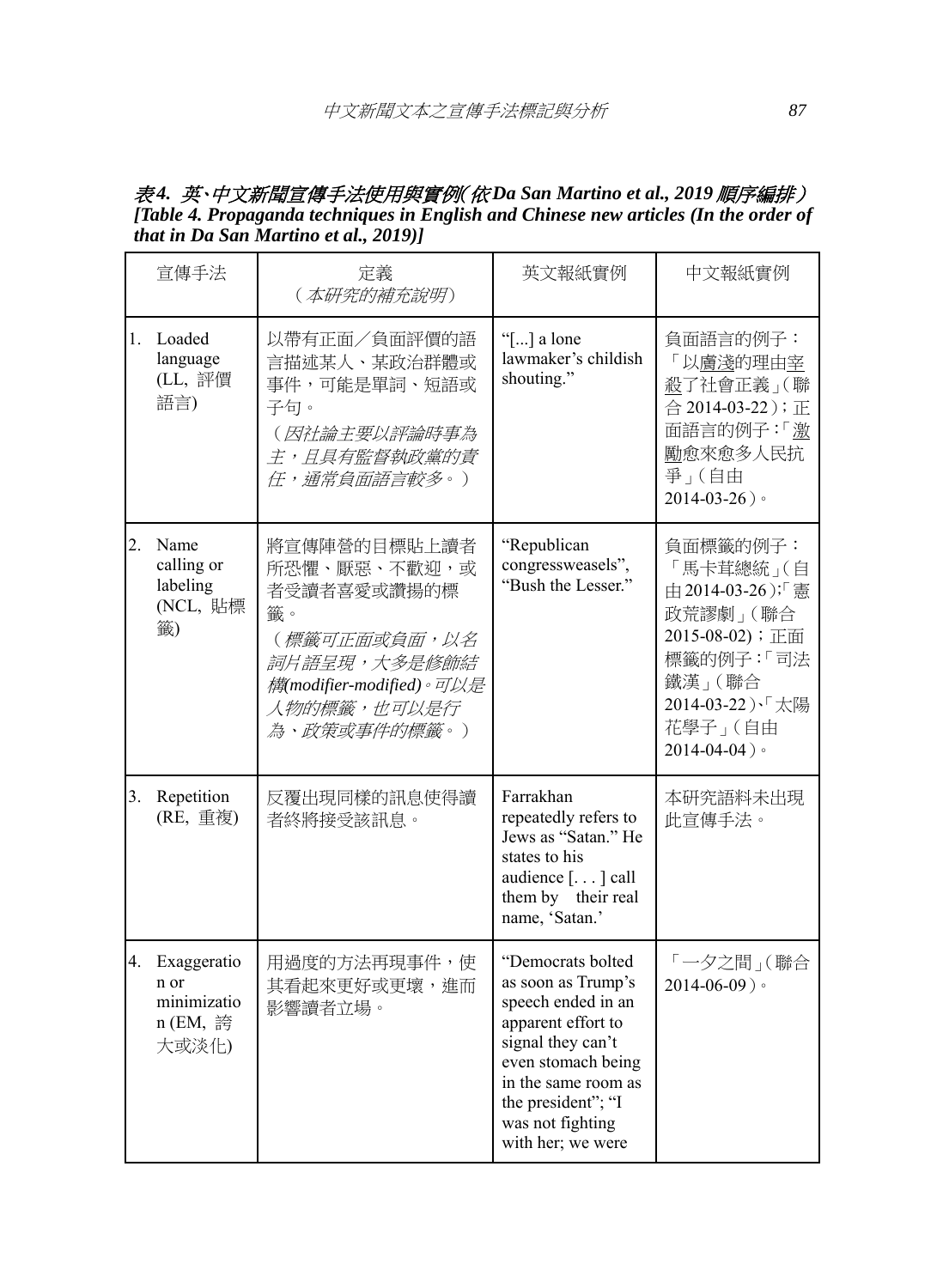|    |                                                            |                                                                         | just playing."                                                                                         |                                                                                   |
|----|------------------------------------------------------------|-------------------------------------------------------------------------|--------------------------------------------------------------------------------------------------------|-----------------------------------------------------------------------------------|
| 5. | Doubt (DT,<br>質疑)                                          | 媒體質疑政治人物或政黨可<br>信度(credibility), 進而影響讀<br>者立場的手法。<br>(通常以問號結尾)          | A candidate says<br>about his opponent:<br>"Is he ready to be<br>the Mayor?"                           | 「哪來『深自反<br>省』?」(自由<br>2015-03-20);「難道<br>連自己面臨什麼危<br>機都不明白 ?」(聯<br>合 2014-04-17)。 |
| 6. | Appeal to<br>fear/prejudic<br>e (ATF, 訴<br>諸恐懼/偏<br>見)     | 使用引發讀者恐懼/偏見的<br>文字,進而影響讀者對該事<br>件的看法。                                   | "stop those"<br>refugees; they are<br>terrorists."                                                     | 「統戰」(自由<br>2014-03-18)、「最厲<br>的鬼魅」(聯合<br>2014-03-22)<br>$\circ$                   |
| 7. | Flag-waving<br>(FW, 高舉<br>大旗)                              | 訴諸國民或某群體(種族、<br>性別或政治群體)的價值偏<br>好,以便對讀者宣揚某些想<br>法,文字上彰顯某些(普世)<br>價值與願景。 | "stop those"<br>refugees; they are<br>terrorists."                                                     | 「民意向背」(自由<br>2015-04-15)、「台灣<br>的出路是由 ECFA<br>到 TPP 」(聯合<br>$2014 - 03 - 23$ )    |
| 8. | Causal<br>oversimplifi<br>cation (CO,<br>過度簡化因<br>果)       | 當一項議題或事件有諸多成<br>因,然而撰稿者卻僅咎責其<br>一,無視其他原因,即為過<br>度簡化因果。                  | "If France had not<br>declared war on<br>Germany, World<br>War II would have<br>never happened."       | 本研究語料未出現<br>此宣傳手法。                                                                |
| 9. | Slogans<br>(SL, 呼口<br>號)                                   | 使用簡短有力的語言來煽動<br>觀眾情緒,其中可能帶有標<br>籤或刻板印象。                                 | "Make America<br>great again!"                                                                         | 本研究語料未出現<br>此宣傳手法。                                                                |
|    | 10. Appeal to<br>authority<br>(ATA, 訴諸<br>權威) <sup>6</sup> | 僅僅因為某個權威或專家的<br>支持,即認為某個主張為真。<br>(引用有名的/有影響力的<br>媒體或人物等專有名詞。)           | Monsignor<br>Jean-Francois<br>Lantheaume, who<br>served as first<br>Counsellor of the<br>Nunciature in | 「《時代》駐北京特<br>派員指出」(自由<br>$2014 - 03 - 26$ )                                       |

<sup>6</sup> 本文援引 Da San Martino *et al*. (2019) 對於「訴諸權威」手法的定義:權威人士/專家/媒體/ 機構的主張即為真,其不同於「引用來源」之處在於,引用來源可能來自於不知名或身分模糊 的人士或團體(例如台灣的媒體有時會引述網民、市民或國人等發言),而「訴諸權威」的言 論則來自於權威人士/專家/媒體/機構。由於訴諸權威的重點是發言者的權威性,其發言內 容的邏輯不在考量範圍內,本文因此暫不討論權威者的發言是否有「邏輯謬誤」的可能。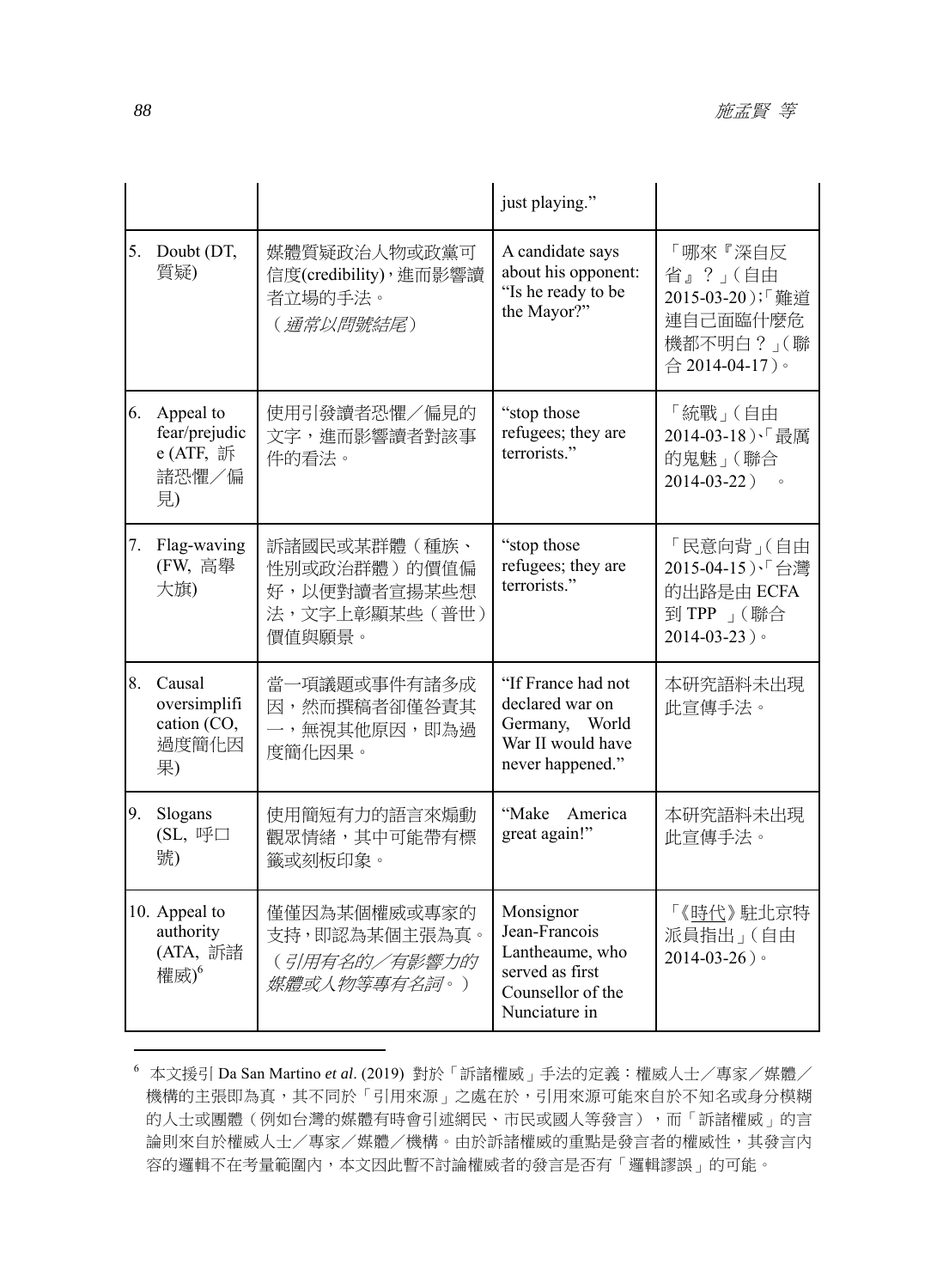|                                                                    |                                                                                                                                   | Washington,<br>confirmed that<br>"Vigano said the<br>truth. That's all"                                                                                                                                                                                                                                     |                                                                                                                         |
|--------------------------------------------------------------------|-----------------------------------------------------------------------------------------------------------------------------------|-------------------------------------------------------------------------------------------------------------------------------------------------------------------------------------------------------------------------------------------------------------------------------------------------------------|-------------------------------------------------------------------------------------------------------------------------|
| 11. Black-and-w<br>hite fallacy,<br>dictatorship<br>(BW, 非黑<br>即白) | 引導讀者認為僅存在兩種可<br>能,但事實上仍存在其他可<br>能。有以下兩個次類別:(1)<br>非 A 即 B (Black-and-white<br>fallacy, BWF), $(2)$ A 或非 A<br>(Dictatorship, DS) · | "You must be a<br>Republican or<br>Democrat; you are<br>not a Democrat.<br>Therefore, you must<br>be a Republican";<br>"There is no<br>alternative to war."                                                                                                                                                 | (1) 非A即B:「學<br>生的要求是畫<br>蛇添足還是無<br>理找碴? (聯<br>合 2014-03-25)<br>(2) A 或非 A:「這<br>不是私有化是<br>什麼?」(聯合<br>$2014 - 03 - 19$ ) |
| 12. Thought-ter<br>minating<br>cliché (TTC,<br>格言論證)               | 使用某些訴諸讀者常識的文<br>字,讓讀者認為報社論點屬<br>於常識,進而影響其立場。<br>這些文字通常為簡短、通用<br>的句子,為複雜的問題提供<br>簡單的回答,讓讀者不去思<br>考其他可能。                            | "it is what it is";<br>"you cannot judge it<br>without<br>experiencing it";<br>"it's common<br>sense", "nothing is<br>permanent except<br>change", "better late<br>than never"; "mind<br>your<br>own<br>business";<br>"nobody's perfect";<br>"it doesn't<br>matter"; "you can't<br>change human<br>nature." | 「眾所皆知 」(自由<br>2014-08-15);「可謂<br>已是在兩岸議題上<br>的常識 (聯合<br>$2014 - 03 - 27$ )                                              |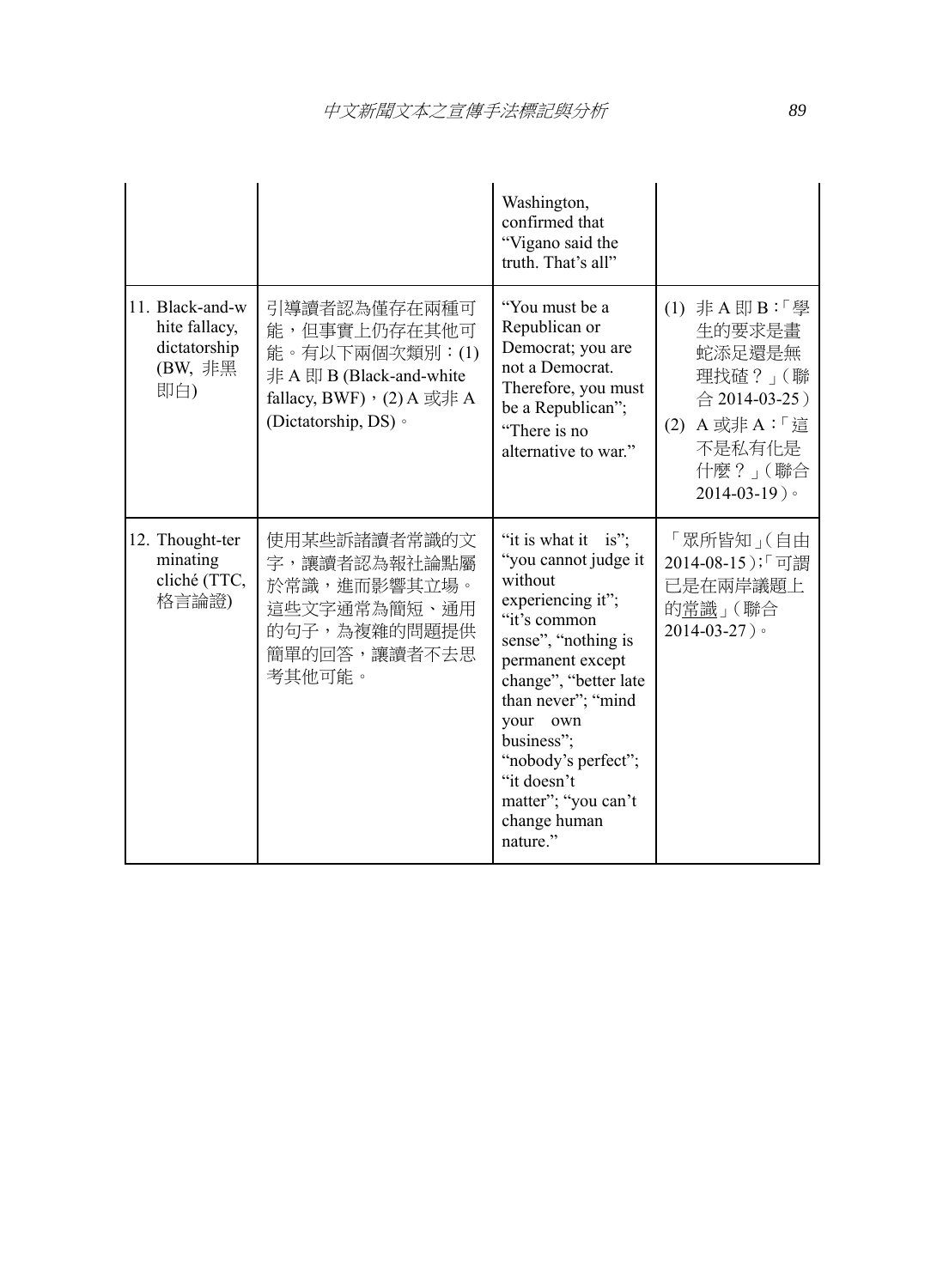| 13. Whataboutis<br>m (WH, $\ulcorner \mathcal{F}$ )<br>又怎麼說」<br>主義) | 意指撰稿者不直接反駁對手<br>論點,轉而攻擊對手言行不<br>一而削弱對手立場的可信<br>度。  | Russia Today had a<br>proclivity for<br>whataboutism in its<br>coverage of the<br>2015 Baltimore<br>and Ferguson<br>protests in the US,<br>which revealed a<br>consistent refrain:<br>"the oppression of<br>blacks in the US has<br>become so<br>unbearable that<br>the eruption of<br>violence was<br>inevitable", and that<br>the US therefore<br>lacks "the moral<br>high ground to<br>discuss human<br>rights issues in<br>countries like<br>Russia<br>and<br>China." | 本研究語料未出現<br>此宣傳手法。 |
|---------------------------------------------------------------------|----------------------------------------------------|---------------------------------------------------------------------------------------------------------------------------------------------------------------------------------------------------------------------------------------------------------------------------------------------------------------------------------------------------------------------------------------------------------------------------------------------------------------------------|--------------------|
| 14. Reductio ad<br>Hitlerum<br>(RH, 希特<br>勒歸謬法)                     | 暗示某些行動或想法受到大<br>眾厭惡的團體所支持,進而<br>說服觀眾不支持該行動或想<br>法。 | "Only one kind of<br>person can think this<br>way: a communist."                                                                                                                                                                                                                                                                                                                                                                                                          | 本研究語料未出現<br>此宣傳手法。 |
| 15. Red herring<br>(RD, 原文<br>為紅鯡魚,<br>本文譯為<br>轉移焦<br>點」)           | 撰稿者引入與討論議題無關<br>的題材,以轉移讀者焦點。                       | "You may claim that<br>the death penalty is<br>an ineffective<br>deterrent against<br>crime – but what<br>about the victims of<br>crime? How do you<br>think surviving<br>family members feel<br>when they see the<br>man who murdered<br>their son kept in<br>prison at their<br>expense?"                                                                                                                                                                               | 本研究語料未出現<br>此宣傳手法。 |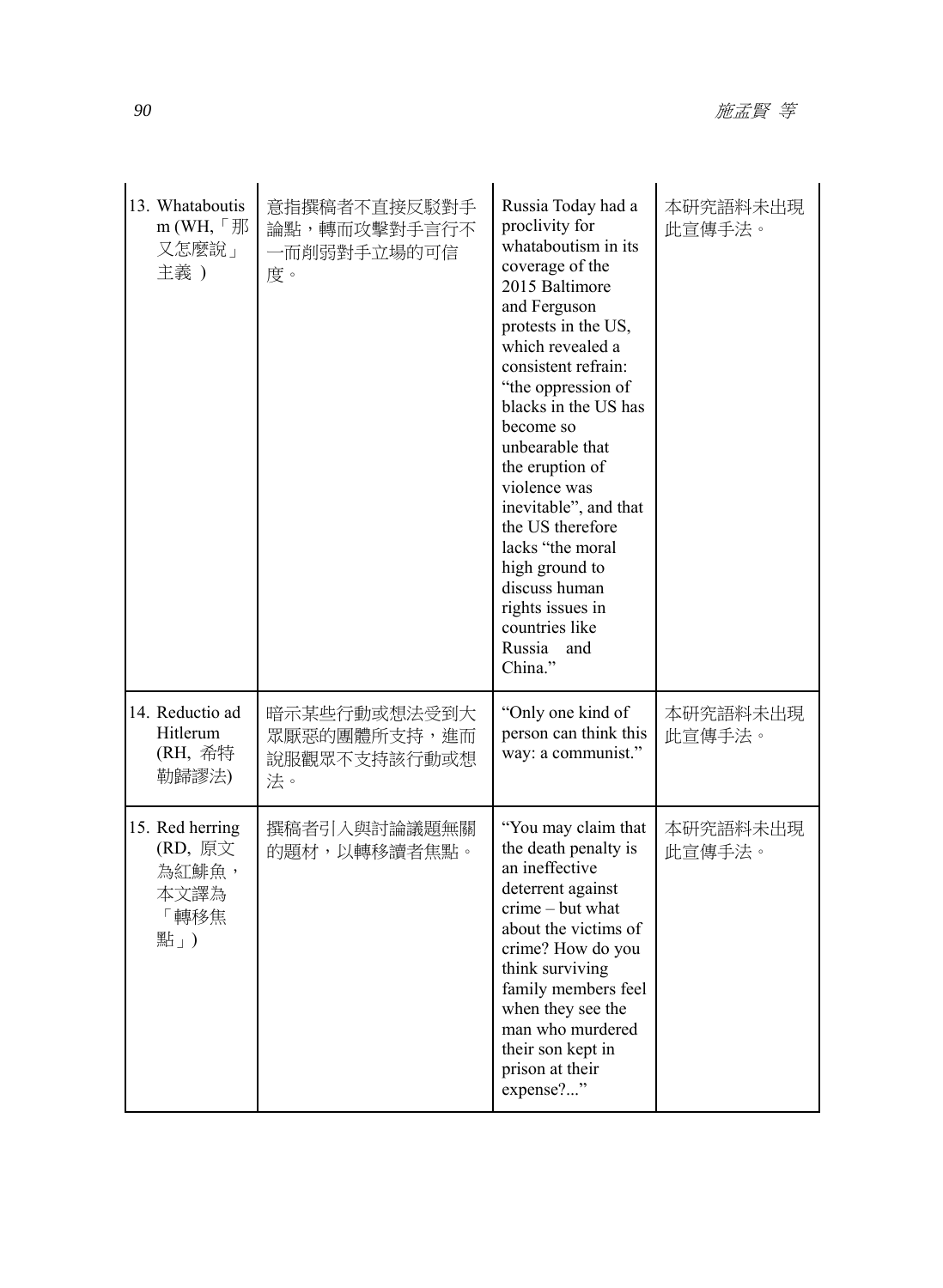| 16. Bandwagon<br>(BA, 從眾<br>效應)                                                       | 用「每個人都這麼做」的說<br>詞,說服觀眾加入                                                                                                                                            | "Would you<br>vote<br>for Clinton as<br>president? 57% say<br>yes."                                                                                  | 本研究語料未出現<br>此宣傳手法。                                                                                                                                  |
|---------------------------------------------------------------------------------------|---------------------------------------------------------------------------------------------------------------------------------------------------------------------|------------------------------------------------------------------------------------------------------------------------------------------------------|-----------------------------------------------------------------------------------------------------------------------------------------------------|
| 17. Obfuscation,<br>intentional<br>vagueness,<br>confusion<br>(OIVC, 刻<br>意模糊與混<br>淆) | 撰稿者刻意使用不清楚的或<br>有多重語意的文字,讓讀者<br>有自行解讀與詮釋的空間。                                                                                                                        | "It is a good idea to<br>listen to victims of<br>Therefore, if<br>theft.<br>the victims say to<br>have the thief shot,<br>then you should do<br>it." | 本研究語料未出現<br>此宣傳手法。                                                                                                                                  |
| 18. Straw man<br>(SM, 稻草<br>$\lambda$                                                 | 用類似的說法來取代對手的<br>主張並加以駁斥,爾後宣稱<br>已駁倒對手的論述。                                                                                                                           | "Take it seriously,<br>but with a large<br>grain of salt."<br>Which is just<br>Allen's more<br>nuanced way of<br>saying: "Don't<br>believe it."      | 本研究語料未出現<br>此宣傳手法。                                                                                                                                  |
| 19. Historical<br>allusion<br>(HA, 引用<br>歷史)                                          | 中文新聞獨有。使用歷史事<br>件或人物,引發讀者對當下<br>事件與歷史事件的類比與聯<br>想。語言特徵為「『台(灣)<br>版』+歷史事件名稱」或「歷<br>史事件名稱+『翻版』」,或<br>使用類比或比較文字「如」、<br>「像」 、「相較」。                                      | Da San Martino et<br>al. (2019) 未提出<br>此手法                                                                                                           | 「台灣版天安門事<br>件」(自由<br>2014-03-26)、「仍如<br>三十多年前美麗島<br>事件的翻版」(自由<br>2014-04-04)、「有人<br>將這場太陽花學運<br>與一九九○年的野<br>百合學運相較」(聯<br>$\hat{=} 2014 - 04 - 05$ ) |
| 20. Presuppositi<br>on $(PS, \overline{f})$<br>設立場)                                   | 中文新聞獨有。利用修辭性<br>問句(rhetorical question, RQ)<br>和評價標記(evaluative<br>marker) 來傳達報紙預設立<br>場。其中,修辭性問句的語<br>言特色為否定疑問句或者是<br>附加問句,而評價標記則為<br>中文新聞使用的「竟(然)」、<br>「居然」這類的詞彙。 | Da San Martino et<br>al. (2019) 未提出<br>此手法                                                                                                           | (1) 修辭性問句:<br>「豈不反諷之<br>至?」(聯合<br>$2014 - 04 - 29$ ;<br>(2) 評價標記:「竟<br>開放了一些不<br>該開放的項目<br>給中國」(自由<br>$2014 - 03 - 18$ )                            |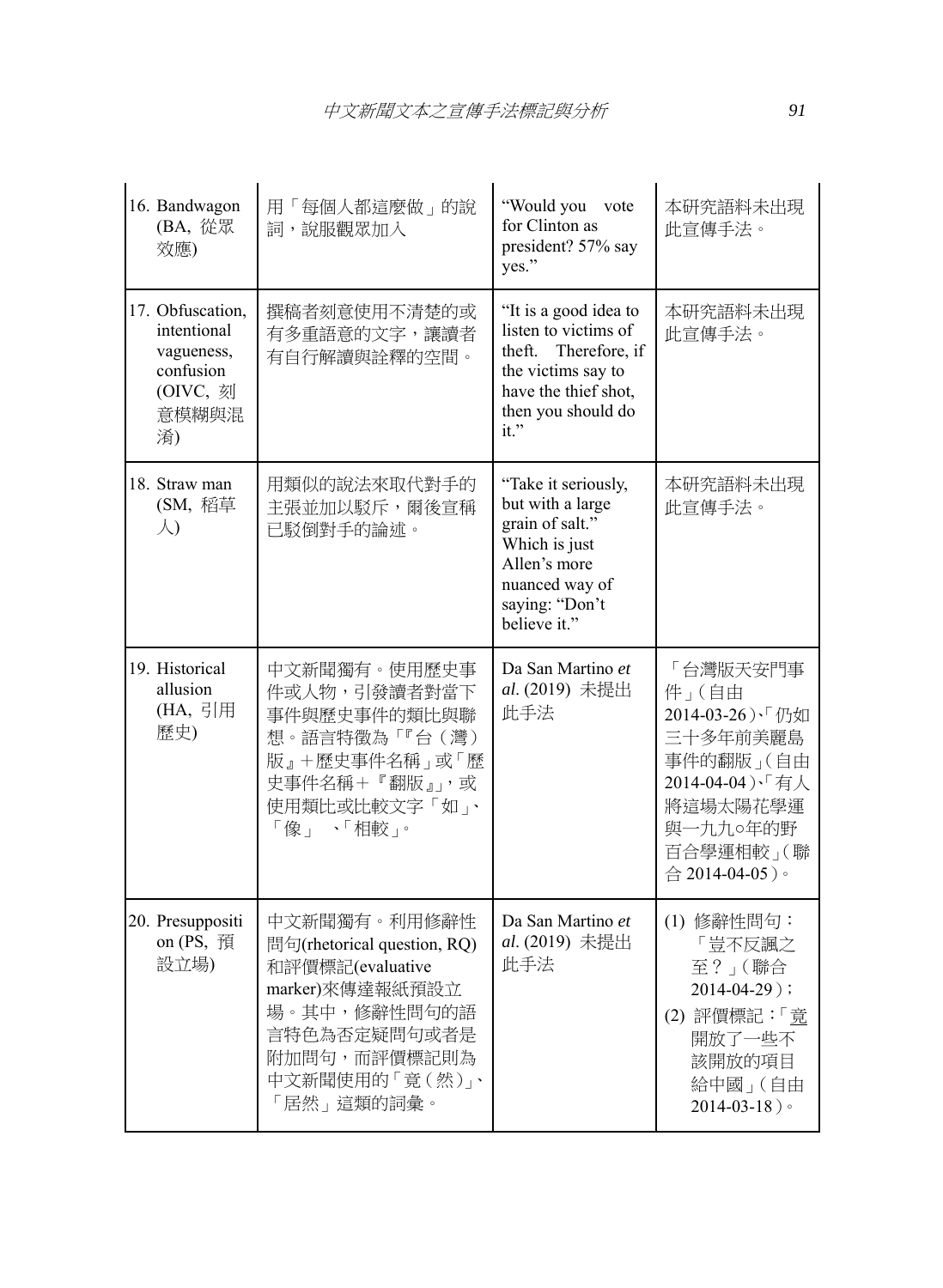本研究的標記者即為本論文作者,三位標記者皆為取得國立大學博士學位的語言學 者,且專長皆涵蓋語料庫語言學和詞彙語意學。第一位標記者和資深標記者專長亦包含 認知語言學,第二位標記者亦精通計算機語言學。在標記宣傳手法的過程中,三位標記 者透過持續討論,確定宣傳手法定義和標記原則,並持續檢視標記結果來達到標記的一 致性。

在進行標記的工作之前,我們先以中央研究院 CKIP 的斷詞系統將兩報關於太陽花 學運的社論進行斷詞<sup>7,</sup>並以其分行結果為原則,以單行做為標記的單位。我們以【例 2】 說明:

【例 2】在國會全武行的混亂中,這紙影響重大的政治與經濟開門條款,是否如國民黨 團宣稱的 「視為已審查」?(自由 2014-03-18)

經中研院 CKIP 斷詞及分行的結果如下:

【例 2'】

第一行: 在 國會 全武行 的 混亂 中,

第二行:這 紙 影響 重大 的 政治 與 經濟 開門 條款,

第三行:是否 如 國民 黨團 宣稱 的 「 視為 已 審查 」 ?

基於未來計算應用上的考量,我們在判斷標記時,並不考慮前後文,亦不標記跨行 之宣傳手法<sup>8</sup>。也就是說,這三行各自形成獨立單位,例如,第一行「在 國會 全武行 的 混亂 中」,三位標記者咸認為「混亂」這個詞具備負面評價,且可單從該行判斷 「混亂」為評價語言(Loaded language),而這個詞的使用,也會影響讀者對該詞所形容事 物的觀感,因此我們僅就該行中的「混亂」一詞進行標記;第二、三行亦如此。

再者,一行內部可能出現多於一個的宣傳手法標記,也可能包含多於一種的宣傳手 法,例如,【例 3】包含了兩個評價語言的標記,即「膚淺」和「宰殺」;【例 4】 則出 現了一個貼標籤的標記「九趴總統」,和兩個評價語言標記「執迷不誤」與「一意孤行」:

【例 3】以膚淺的理由宰殺了社會正義(聯合 2014-03-22)

【例 4】九趴總統至今仍執迷不誤*[sic]*、一意孤行 。(自由時報 2014-04-04)

標記程序分成三階段,在第一階段時,第一和第二標記者根據前述表 4 之宣傳手法 定義對同一份文件分別進行標記。第二階段中,兩位標記者與資深標記者討論,並請資 深標記者針對不一致處做最終版本之標記。三位標記者決議,標記者間一致性以最嚴謹 的三位標記者的宣傳手法標記皆一致的百分比(unanimous percentage)進行評估。

 $^7$ 為便利單詞的計算、標記與量化,本文在分析新聞語料前仍須先以斷詞系統處理語料。

<sup>8</sup> 本文做為中文政治宣傳手法標記之先導研究,現階段依循英文之類似研究,僅以單一行內之前 後文脈絡,做為判斷宣傳手法標記之依據。若考慮文章段落層次之前後文脈絡,人工標記將需 要更多時間,計算任務上亦須先修改引用的 Da San Martino *et al*. (2019)之模型,以應用於訓練根 據段落內含跨行線索之複雜層次標記,否則將無法凸顯長脈絡線索標記之優勢。後續的研究中, 我們將會考量長脈絡運用於宣傳手法標記之可能性。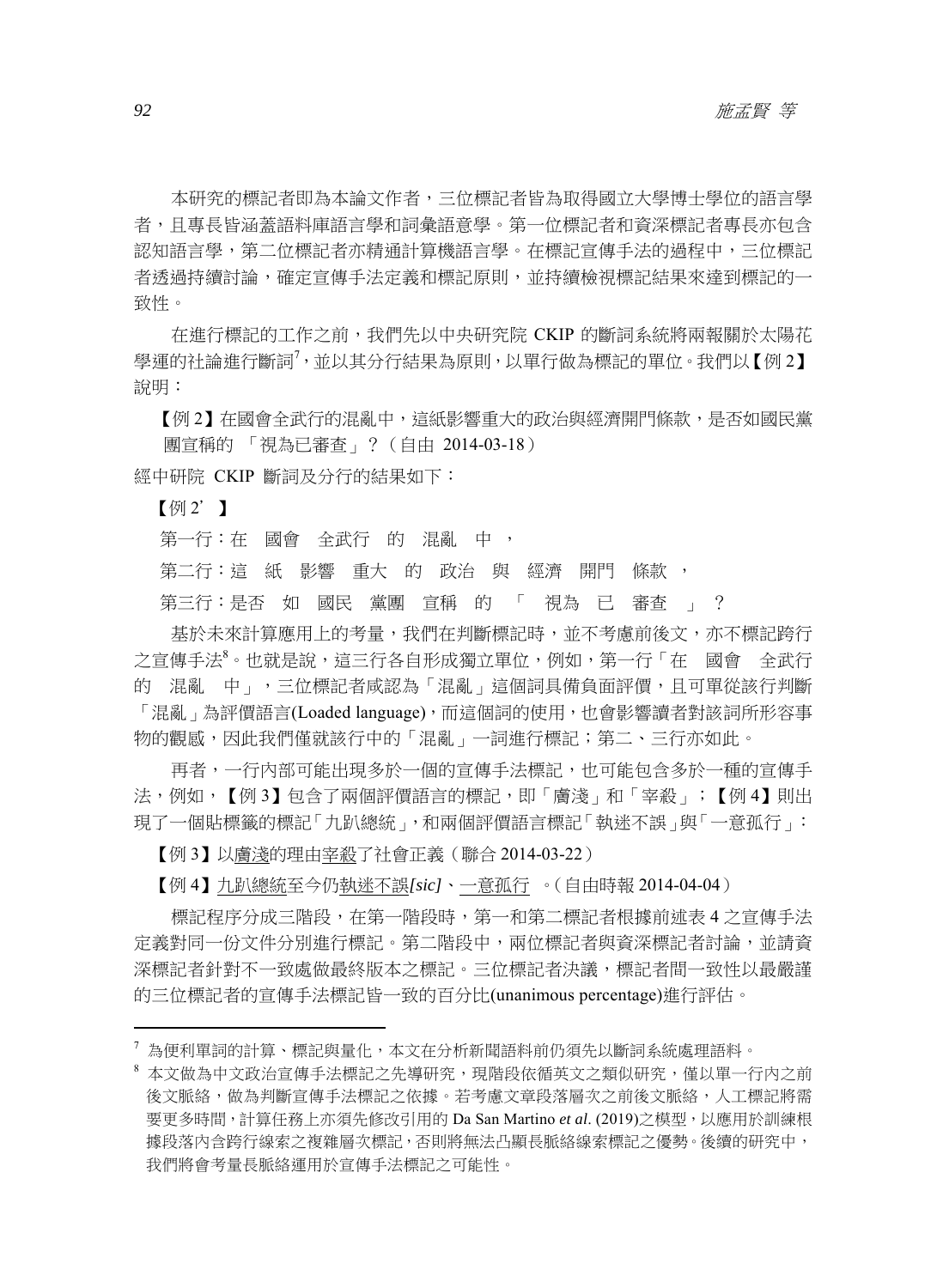為了加快標記速度與增加標記規模,初步人工標記完前 10%的文章後,以 Bootstrap 方式將人工標記做為種子,比對其他 90% 的文章是否含有與人工標記相同之內容,若 分行中出現曾標記過之單詞/短語/子句,即將同一單詞/短語/子句視為相同宣傳手 法,做為第三階段之標記資料。例如:在第二階段三位標記者一致認為「癱瘓」在【例 5】中為評價語言:

【例 5】抗爭運動不僅癱瘓國會運作(聯合 2014-03-30)

Bootstrap 即以「癱瘓」一詞,比對 90%未經人工標記的文章,並將【例 6】-【例 12】 行段中的「癱瘓」標記為評價語言:

【例 6】向來是癱瘓的時間比運作的時候多;(聯合 2014-04-09)

【例 7】皆有假藉抗爭的道德性來癱瘓體制的危險。(聯合 2015-03-18)

【例 8】並幾乎癱瘓了馬政府的執政能力;(聯合 2015-08-03)

【例 9】學生占領國會、癱瘓政府的行動 ,(聯合 2015-10-22)

【例 10】因為這將癱瘓政府機構的正常運作。(聯合 2016-05-26)

【例 11】當時學生以占領議場癱瘓國會,(聯合 2016-07-01)

【例 12】為何當時學生癱瘓國會被捧為英雄,(聯合 2016-11-04)

經過 Bootstrap 擴展的標記資料,以人工檢核方式提高標記的品質。在此過程中,我 們也發現以單詞為主的標記手法 Bootstrap 的成效較佳,例如貼標籤、誇大或淡化、質 疑、訴諸恐懼、高舉大旗、引用歷史…等,而評價語言和預設立場中,部分短語(如「為 反對而反對」)或子句(如「你們心中真的還有別人嗎?」)則因斷為不同單詞,需要 在人工檢核時修正,這可列為未來機器學習訓練特徵的考量之一。

為確保標記資料集的效能,我們進行先導實驗以為外部評估。我們選取第一階段經 由人工標記、包括含有宣傳手法與不含宣傳手法的所有行段進行機器學習,並分別在這 兩批資料中,選取含有宣傳手法標記與不含宣傳手法標記的行段之各 70%,作為機器訓 練的語料,透過單純貝式分類器(Naïve Bayes classifier)與詞袋特徵(bag of words feature) 進行機器學習。在機器學習完成後,先清除這兩批資料另外的 30%行段中的所有標記, 並讓機器判讀一行段是否包含宣傳手法<sup>9</sup>。實驗結果將呈現於第4章「結果與討論」。

#### **4.** 結果與討論 **(Results and Discussion)**

本研究的語料經中研院 CKIP 斷詞系統處理後,得到自由時報社論共 17,098 行,聯合報 社論共 17,888 行。標記後發現,自由時報共有 2,312 行含有宣傳手法標記,聯合報共有 2,413 行含有宣傳手法標記。由於本標記工作較傳統分類問題複雜,第一階段在自由時報 前 8 篇共 1,073 行中,第一位標記者共標記了 445 個宣傳手法,第二位標記者則有 86 個

<sup>。&</sup>lt;br>19 基於時間考量,現階段的先導實驗,我們先以機器判讀一行段中是否存在宣傳手法為原則。機 器判讀宣傳手法種類之研究,需要更多時間,我們留待下一階段的研究執行。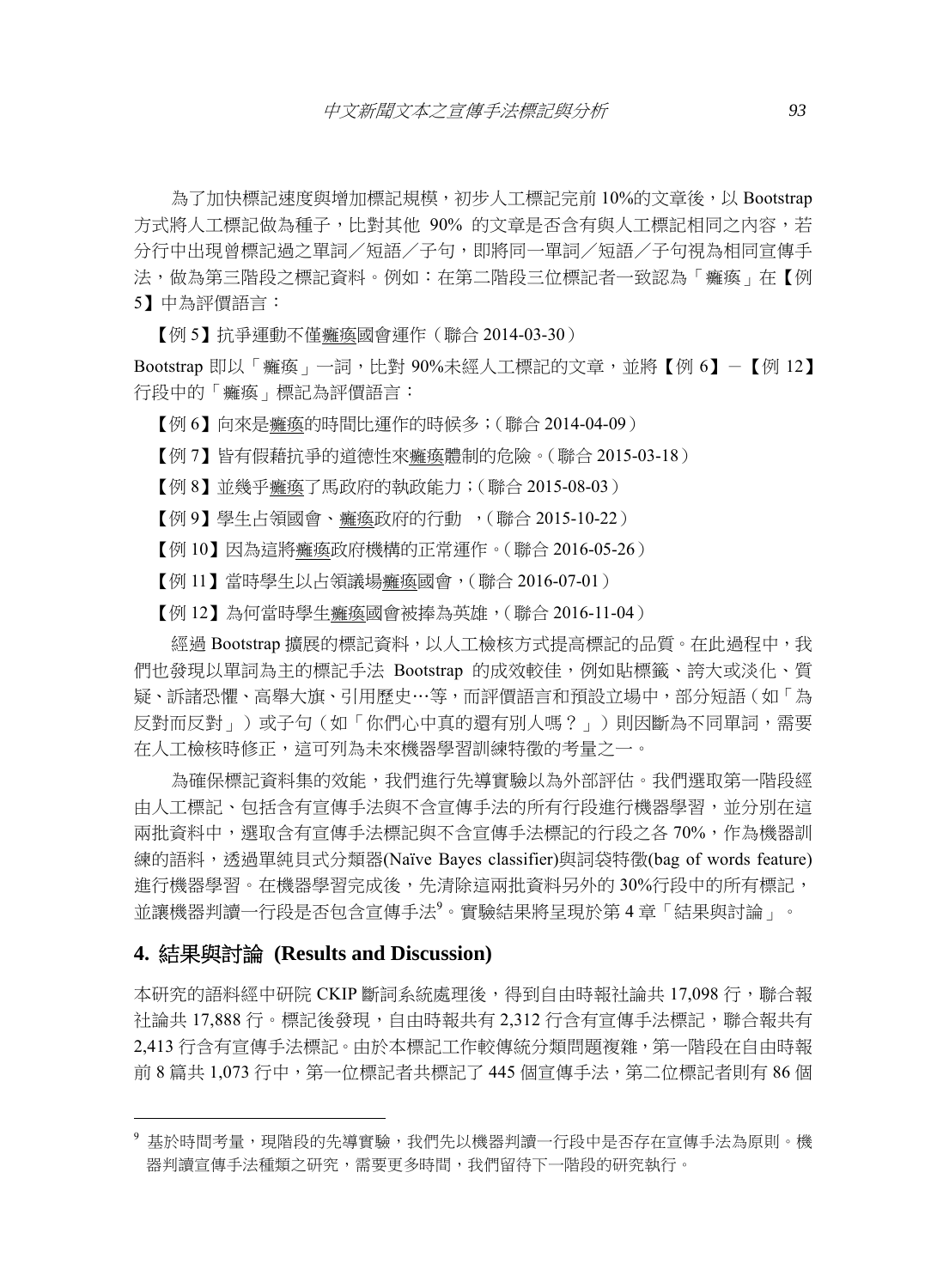宣傳手法標記,其中有 594 行兩位標記者皆認為不含宣傳手法,並有 28 個兩位標記者標 記一致的宣傳手法;聯合報前 15 篇共 1,825 行中,第一位標記者標出了 577 個宣傳手法, 第二位標記者有 104 個宣傳標記。第一階段兩位標記者間的一致性(inter-annotator agreement)僅達 63.3%<sup>10</sup>。三個階段分別處理的標記數整理如表 5。

表 *5.* 三個階段分別處理的標記數量 *[Table 5. Number of markers at the three stages]* 

|      | 自由時報  | 第一位<br>標記數 | 第二位<br>標記數 | 聯合報   | 第一位<br>標記數 | 第二位<br>標記數 |
|------|-------|------------|------------|-------|------------|------------|
| 第一階段 | 1,073 | 449        | 86         | 1,825 | 577        | 104        |
| 第二階段 | 同第一階段 |            |            | 同第一階段 |            |            |
| 第三階段 | 2,312 |            |            | 2,413 |            |            |

關於第一階段兩位標記者宣傳手法標記數量上的差異,來自於第一位標記者認為單 詞/短語/子句皆可傳達某種宣傳手法,而第二位標記者僅針對單詞進行標記。第二階 段兩位標記者與資深標記者討論,對於帶有宣傳手法的詞語進行定義(即單詞/短語/ 子句皆可傳達某種宣傳手法),並請資深標記者針對不一致處做最終版本之標記,最後 決議標記者間一致性以最嚴謹的三位標記者的宣傳手法標記皆一致的百分比(unanimous percentage)進行評估,則分別為自由時報的 14.9% (共有 67 個三位標記者皆一致的宣傳 手法標記)以及聯合報的 9.9% (57 個完全一致的宣傳手法標記)。最後再進行第三階段以 Bootstrap 方式擴增資料標記規模,並以人工校正<sup>11</sup>確保 Bootstrap 標記品質。

人工校正的筆數如表 6 所示,以 Bootstrap 方式擴展但遺漏處,再以人工新增筆數, 分別為自由時報 266 筆以及聯合報 328 筆;另自由時報有 77 筆、聯合報有 105 筆 Bootstrap 不盡正確處再以人工更正,其中含 Bootstrap 誤標之 59 筆 (自由時報)與 66 筆 (聯 合報)。第一階段的標記最後成為最終版本之百分比達 85.2%(自由時報)<sup>12</sup>以及 82.1% (聯合報)。

<sup>10</sup> 本研究以第一標記者為基準,與第二標記者對同一行標記結果是否一致的百分比。本研究使用 的新聞文本大部分的行數並未使用宣傳手法,我們僅針對含有宣傳手法的行段進行統計分析。

<sup>11</sup> 使用 Bootstrap 擴大後,由於 Bootstrap 可能會有缺漏之處,因此需要以人工校正來檢視,人工 校正階段在經由三位標記者同意後確認。

 $^{12}$  由於本文的 Bootstrap 方式純粹根據第二階段的人工標記最終版本,僅比對相同單詞/短語/子 句即進行同樣的標記。原第二階段的人工標記(視為標準答案,100%正確),加上 Bootstrap 後正確的總筆數為 1,969 筆,其他修正的筆數則為 266+77=343 筆,因此憑藉第二階段標記(含 原人工標記數)而產生的標記正確率為 1,969 / (343+1,969) = 85.2 %。此百分比亦與 Bootstrap 方法的表現相關。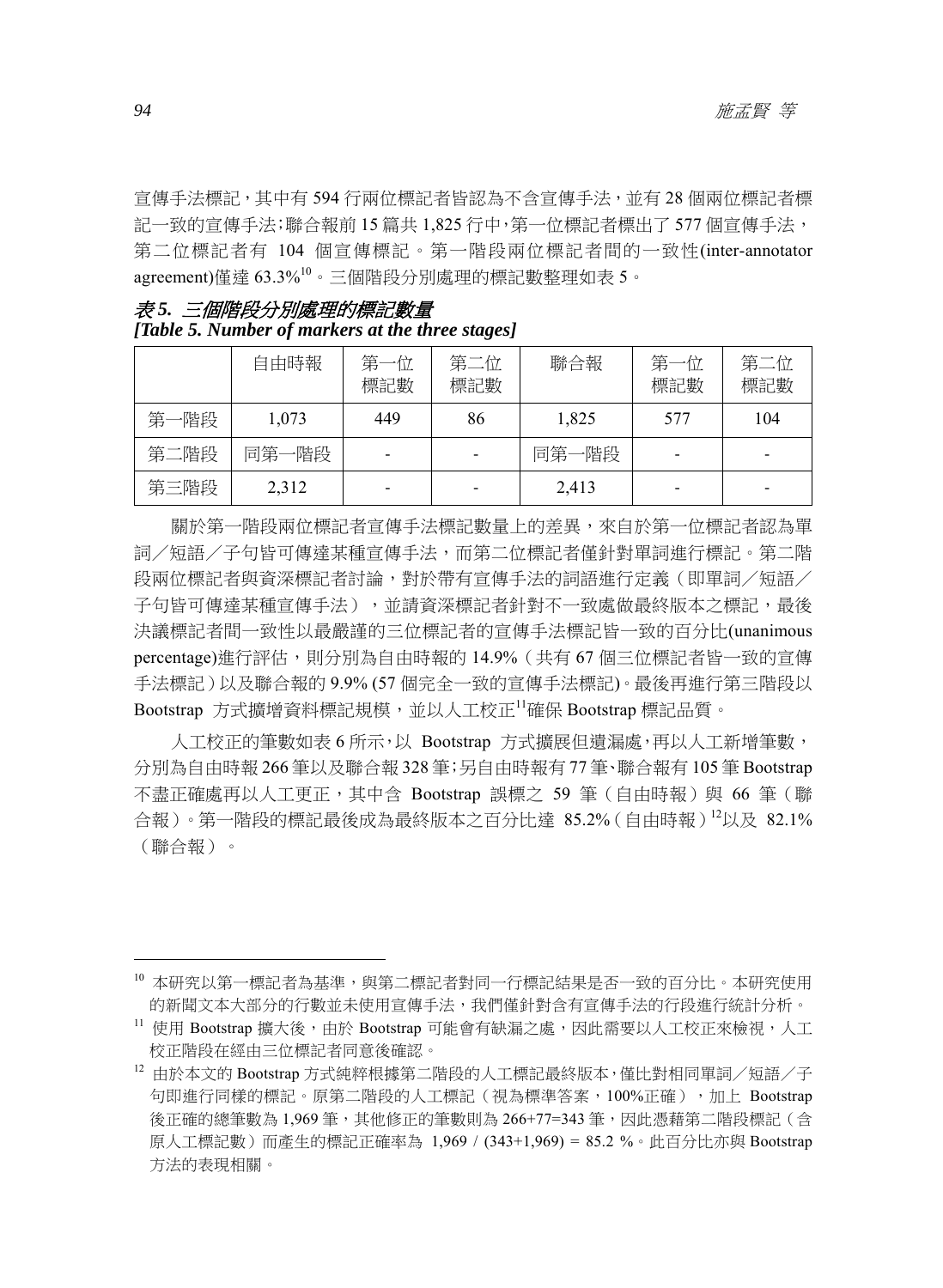### 表 *6.* 人工校正兩報社論之宣傳手法標記之統計 *[Table 6.The statistic of the manual correction of the propaganda technique markers in the Liberty Times and the United Daily News]*

| 校正方式     | 自由時報             | 聯合報              |
|----------|------------------|------------------|
| 新增(A)    | 266(11.5%)       | $328(13.2\%)$    |
| 更正 $(Y)$ | $77(3.3\%)$      | $105(4.4\%)$     |
| 正確       | $1,969(85.2\%)$  | $1,980(82.1\%)$  |
| 總計       | $2,312(100.0\%)$ | $2,413(100.0\%)$ |

表 *7.* 自由時報社論各宣傳手法標記之 *Bootstrap* 正確率統計(依照總筆數排序) *[Table 7. The statistic of the Bootstrapped markers of the propaganda techniques of the Liberty Times (In the order of the total number of each technique)]* 

|                | 宣傳手法     | 更正筆數             | 新增筆數             | 正確筆數             | 總筆數   | 正確率     |
|----------------|----------|------------------|------------------|------------------|-------|---------|
| $\mathbf{1}$   | 評價語言     | 15               | 199              | 1,116            | 1,330 | 83.9%   |
| $\overline{2}$ | 高舉大旗     | $\boldsymbol{0}$ | 16               | 416              | 432   | 96.3%   |
| 3              | 貼標籤      | $\overline{2}$   | 39               | 90               | 131   | 68.7%   |
| 4              | 非黑即白     | $\boldsymbol{0}$ | 3                | 127              | 130   | 97.7%   |
| 5              | 訴諸恐懼     | $\boldsymbol{0}$ | 4                | 123              | 127   | 96.9%   |
| 6              | 預設立場     | $\theta$         | $\overline{4}$   | 42               | 46    | 91.3%   |
| 7              | 訴諸權威     | 1                | $\boldsymbol{0}$ | 34               | 35    | 97.1%   |
| 8              | 引用歷史     | $\boldsymbol{0}$ | $\boldsymbol{0}$ | 12               | 12    | 100.0%  |
| 9              | 格言論證     | $\boldsymbol{0}$ | $\boldsymbol{0}$ | 6                | 6     | 100.0%  |
| 10             | 質疑       | $\theta$         | $\theta$         | 3                | 3     | 100.0%  |
| 11             | 誇大或淡化    | $\boldsymbol{0}$ | 1                | $\boldsymbol{0}$ | 1     | $0.0\%$ |
|                | 12 其他(X) | 59               | $\boldsymbol{0}$ | $\boldsymbol{0}$ | 59    |         |
|                | 總和       | 77               | 266              | 1,969            | 2,312 | 85.2%   |

表 7、表 8 分別呈現兩報各項宣傳手法之 Bootstrap 正確率 (與人工檢核比較),其 中更正筆數表示 Bootstrap 標記錯誤、經人工更正成正確的標記筆數;新增筆數為 Bootstrap 未比對出之標記,經人工新增之標記筆數;其他未經變動的筆數皆為正確筆數, 總筆數則代表最終標記版本中,該宣傳手法出現的筆數,正確率之算法則為正確筆數除 以總筆數。表格中第12 類標記為其他(X)者,表示以 Bootstrap 方式標記錯誤,該行並未 含有任何宣傳手法。

以表 7 自由時報社論中評價語言宣傳手法的標記為例, 有 15 筆被 Bootstrap 方式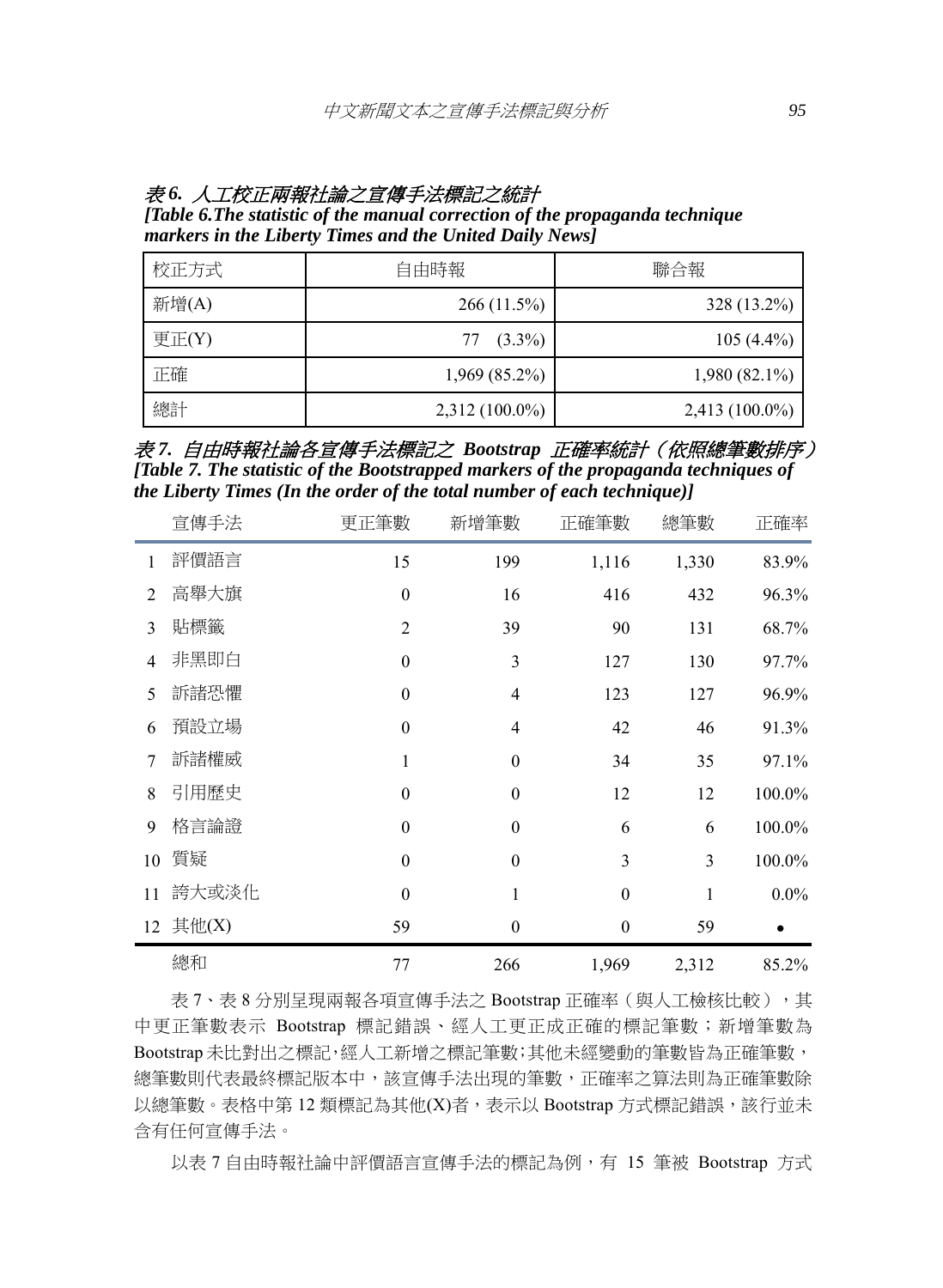錯標為其他手法,後來經人工更正為評價語言標記;另 Bootstrap 遺漏 199 筆評價語言標 記,而在最後人工檢核階段,經人工新增為評價語言標記;剩下 1,116 筆為以 Bootstrap 方式比對後完全正確,未再經人工變動的正確筆數;最後自由時報社論中,總共標記了 1,330 筆評價語言,正確率為 1,116 / 1,330 = 83.9%。

|                | 宣傳手法     | 更正筆數             | 新增筆數                     | 正確筆數             | 總筆數            | 正確率    |
|----------------|----------|------------------|--------------------------|------------------|----------------|--------|
| $\mathbf{1}$   | 評價語言     | 13               | 278                      | 1,449            | 1,740          | 83.3%  |
| $\overline{2}$ | 非黑即白     | 15               | $\boldsymbol{0}$         | 257              | 272            | 94.5%  |
| 3              | 預設立場     | $\boldsymbol{0}$ | 9                        | 146              | 155            | 94.2%  |
| 4              | 貼標籤      | $10\,$           | 23                       | 26               | 59             | 44.1%  |
| 5              | 訴諸恐懼     | $\boldsymbol{0}$ | $\overline{\mathcal{L}}$ | 31               | 35             | 88.6%  |
| 6              | 高舉大旗     | $\mathbf{1}$     | $\overline{3}$           | 27               | 31             | 87.1%  |
| 7              | 誇大或淡化    | $\boldsymbol{0}$ | $\boldsymbol{0}$         | 17               | 17             | 100.0% |
| 8              | 格言論證     | $\boldsymbol{0}$ | $\overline{\mathcal{L}}$ | 9                | 13             | 69.2%  |
| 9              | 引用歷史     | $\boldsymbol{0}$ | $\mathbf{1}$             | 10               | 11             | 90.9%  |
|                | 10 質疑    | $\boldsymbol{0}$ | $\overline{3}$           | $\overline{7}$   | 10             | 70.0%  |
|                | 11 訴諸權威  | $\boldsymbol{0}$ | $\overline{3}$           | $\mathbf{1}$     | $\overline{4}$ | 25.0%  |
|                | 12 其他(X) | 66               | $\boldsymbol{0}$         | $\boldsymbol{0}$ | 66             |        |
|                | 總和       | 105              | 328                      | 1,980            | 2,413          | 82.1%  |

表 *8.* 聯合報社論各宣傳手法標記之 *Bootstrap* 正確率統計(依照總筆數排序) *[Table 8. The statistic of the Bootstrapped markers of the propaganda techniques of the United Daily News (In the order of the total number of each technique)]* 

從表 7 和表 8 中可見,兩報社論以 Bootstrap 比對方式標記的平均正確率皆達八成以 上 (自由時報為 85.2%,聯合報為 82.1%),惟其他未經 Bootstrap 的行數尚有可能含有 遺漏之標記。

我們發現常見的宣傳手法之比例如表 9 所述。相較於 Da San Martino *et al.* (2019, p. 5641) 在英文新聞的標記結果,中文報紙和英文報紙的「評價語言」的手法出現頻率皆 屬最高,然而其餘手法卻呈現不同的面貌:排除「其他」這個類別,英文報紙第二、第 三和第四高比例的手法分別為「貼標籤」、「誇大或淡化」和「質疑」,而中文報紙第 二、第三和第四高比例的手法則是「高舉大旗」和「非黑即白」,以及未在英文新聞中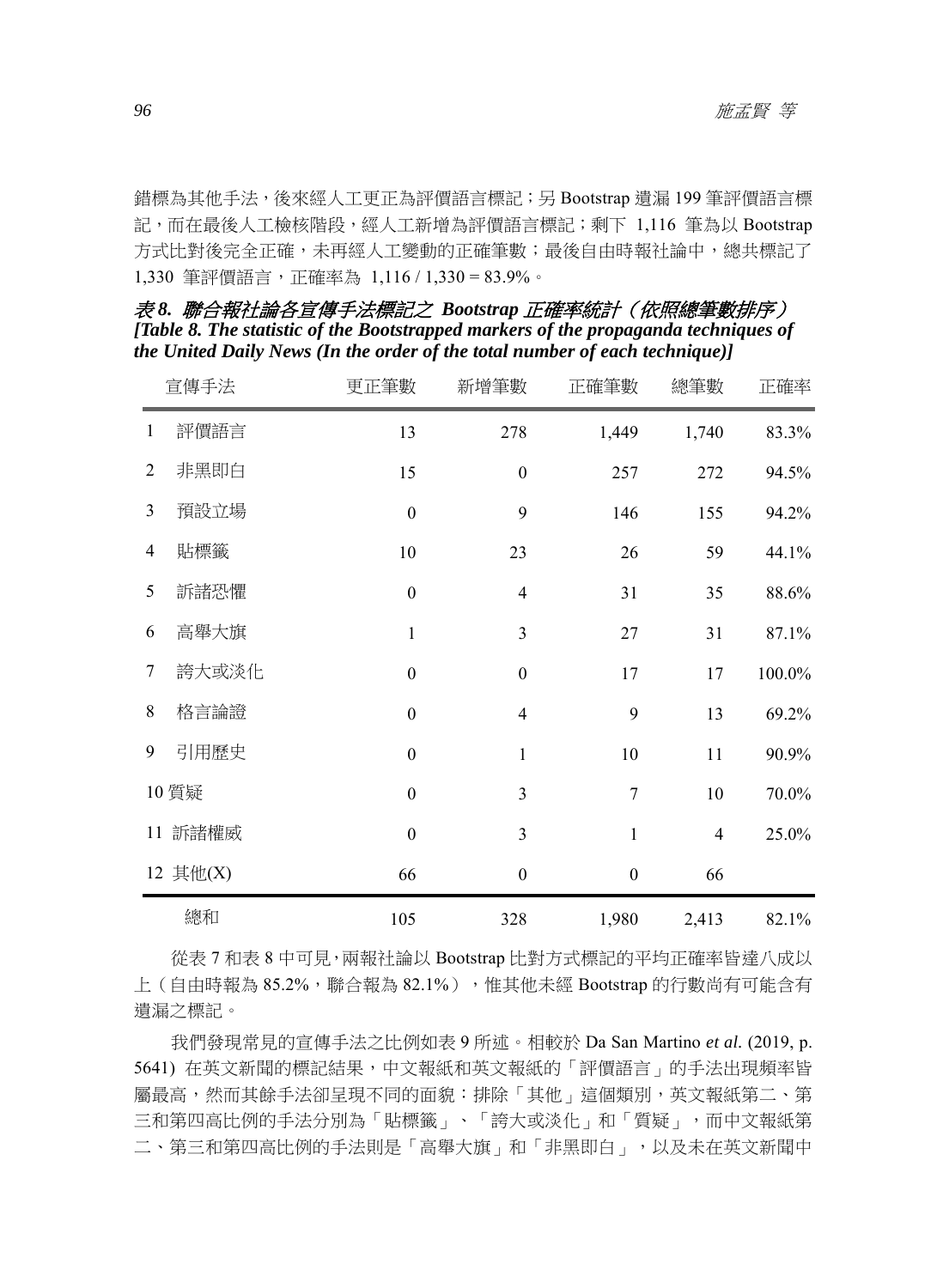#### 出現的「預設立場」。

#### 表 *9.* 中、英文新聞之常見宣傳手法與比較(依照中文的百分比排序) *[Table 9. The comparison between the propaganda techniques employed in the Chinese and English news articles (In the order of the percentage of each technique in the Chinese news articles)]*

| 宣傳手法       | 自由時報  | 聯合報            | 總標記數  | 百分比    | Da San Martino et al. | 百分比    |
|------------|-------|----------------|-------|--------|-----------------------|--------|
| 1. 情緒語言    | 1,330 | 1,740          | 3,070 | 65.0%  | 2,547                 | 34.1%  |
| 2. 高舉大旗    | 432   | 31             | 463   | 9.8%   | 330                   | 4.4%   |
| 3. 非黑即白    | 130   | 272            | 402   | 8.5%   | 134                   | 1.8%   |
| 4. 預設立場    | 46    | 155            | 201   | 4.3%   | $\blacksquare$        |        |
| 5. 貼標籤     | 131   | 59             | 190   | 4.0%   | 1,294                 | 17.3%  |
| 6. 訴諸恐懼    | 127   | 35             | 162   | 3.4%   | 367                   | 4.9%   |
| 7. 訴諸權威    | 35    | $\overline{4}$ | 39    | 0.8%   | 169                   | 2.3%   |
| 8. 引用歷史    | 12    | 11             | 23    | 0.5%   |                       |        |
| 9. 格言論證    | 6     | 13             | 19    | 0.4%   | 95                    | 1.3%   |
| 10. 誇大或淡化  | 1     | 17             | 18    | 0.4%   | 571                   | 7.6%   |
| 11. 質疑     | 3     | 10             | 13    | 0.3%   | 562                   | 7.5%   |
| 12. 其他 (X) | 59    | 66             | 125   | 2.6%   | 1,411                 | 18.9%  |
| 總數         | 2,312 | 2,413          | 4,725 | 100.0% | 7,480                 | 100.0% |

外部評估的先導實驗結果顯示,以單純貝式分類器搭配詞袋特徵進行訓練後,機器 判讀的準確率可達 74.26%,顯示本宣傳手法標記資料確實有助於機器自動判讀宣傳手 法。

#### **5.** 結論 **(Concluding Remarks)**

本文已回答了前述三個研究問題,首先我們針對中文的政治新聞提出 11 種宣傳手法,其 中「引用歷史」和「預設立場」有別於英文,為中文新聞獨有之宣傳手法。而根據標記 自由時報與聯合報共 228 篇(360,999 詞)太陽花學運相關社論的結果統計,中英文新聞除 了皆最常使用「評價語言」手法之外,其他宣傳手法呈現完全不同的分佈。惟本研究之 中文新聞取材僅限於社論此一文類,與 Da San Martino *et al*. (2019)所採用宣傳型新聞網 站之新聞文類不盡相同,因而此處的中、英統計數據之比較會有所限制。未來在文類選 擇上,我們將選取更高可比性的文類,並將新聞主題變項、報導發布時間與文章篇數等 條件納入選材之考量。

以 Bootstrap 比對方式擴增標記之正確率兩報皆達八成左右,但尚有其他未經 Bootstrap 比對出之行數,也可能使用宣傳手法。我們未來將繼續檢視本宣傳手法標記資 料中,是否尚有其他未比對出之標記,並進行評估。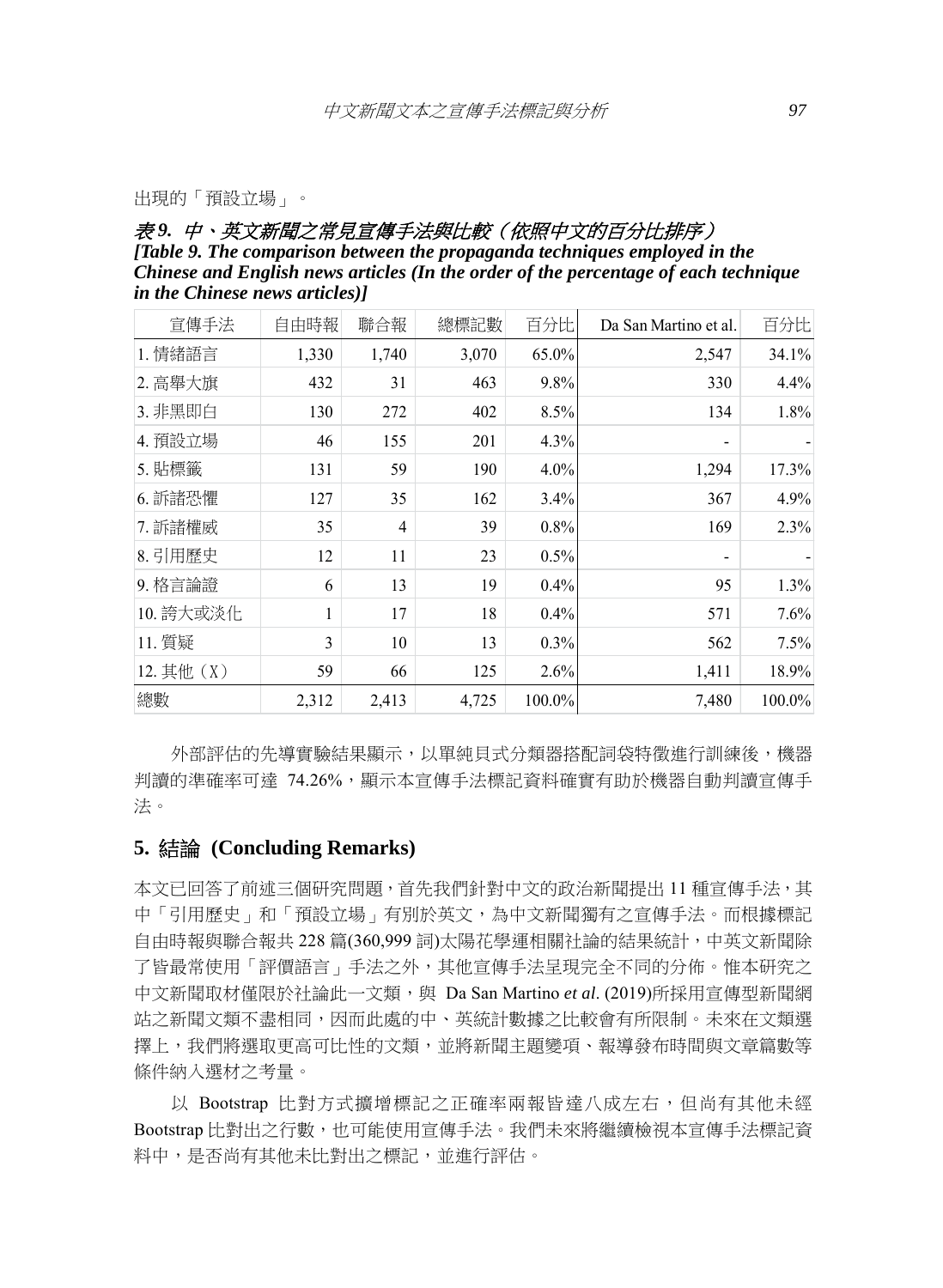本文做為首篇標記中文宣傳手法之研究,目前僅初步評測標記者間針對同一行的標 記是否一致的百分比,尚未考慮其他統計學者所提出之 γ 評測, 針對不同標記者部分標 記重疊進行評測。此為本初步研究之限制,後續研究在本標記手法定義之基礎上,可專 注於標記者事前的訓練,並採取單一階段之標記流程,以達較高的標記品質。再者,由 於宣傳手法標記之複雜度,本文除了基本的標記一致性之百分比,僅將人工標記之宣傳 手法資料用 Bootstrap 方式擴展資料集,最後進行人工檢核。關於運用機器計算模型於此 類型標記之可能性,將列為未來繼續研究之議題。

本文人工標記之宣傳手法語料,已開放用於偵測宣傳手法以及相關研究<sup>13</sup>,亦可用 於媒體中立程度之評估。本研究未來將延續目前的宣傳資料標記,並擷取其中常見之語 言特徵(如關鍵詞頻或句法結構),自動判讀其他未標記新聞,並偵測其所採用之宣傳 手法。

#### 致謝 **(Acknowledgements)**

本論文承蒙國立政治大學資訊科學系江玥慧老師協助分析英文新聞之宣傳手法、科技部 計畫 MOST 109-2811-H-004-503、109-2410-H-004-163- 與 110-2811-H-007-502 補助,以 及三位匿名審查委員的指導,特此致謝。

## 參考文獻 **(References)**

- Arefi, M. N., Pandi, R., Crandall, J. R., Tschantz, M. C., Fu, K.-W., Shi, D. Q., & Sha, M. (2019). Assessing post deletion in Sina Weibo: Multi-modal classification of hot topics. In *Proceedings of the 2nd Workshop on NLP for Internet Freedom: Censorship, Disinformation, and Propaganda*, 1-9. https //doi.org/10.18653/v1/D19-5001
- Artstein, R., & Poesio, M. (2008). Inter-coder agreement for computational linguistics. *Computational Linguistics, 34*(4), 555-596. https://doi.org/10.1162/coli.07-034-R2
- Barrón-Cedeño, A., Jaradat, I., Da San Martino, G. & Nakov, P. (2019). Proppy: Organizing the news based on their propagandistic content. *Information Processing and Management, 56*(5), 1849-1864. https://doi.org/10.1016/j.ipm.2019.03.005
- Bednarek, M. (2006). *Evaluation in Media Discourse: Analysis of a Newspaper Corpus.* New York: Continuum.
- Bensa, C. P. & Wijaya L. (2017). Media propaganda techniques in the South China Sea dispute. *Jurnal Komunikasi ISKI*, *02*(01), 1-5. https://doi.org/10.25008/jkiski.v2i1.86
- Bussemer, T. (2005). *Propaganda: Konzepte und Theorien*. Wiesbaden: VS Verlag für Sozialwissenschaften.

<sup>13</sup> 本標記資料集可於此網址下載

http://simonshih.tw/propaganda/propaganda\_phrase\_list.{LT,UDN}.bootstrapped.tsv。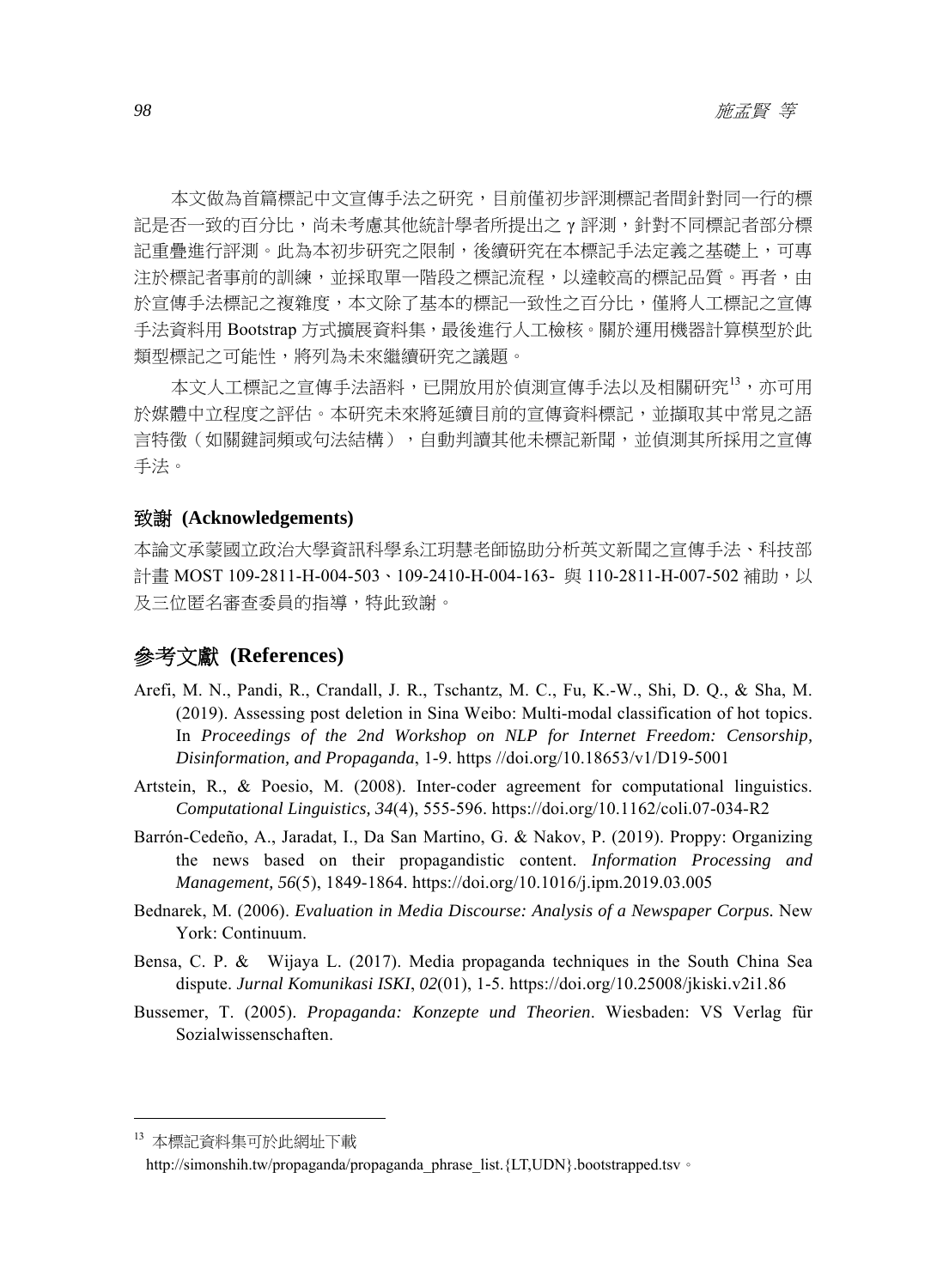- Da San Martino, G., Barrón-Cedeño, A., Wachsmuth, H., Petrov, R., & Nakov, P. (2020). SemEval-2020 Task 11: Detection of propaganda techniques in news articles. In *Proceedings of the 14th International Workshop on Semantic Evaluation*, 1377-1414.
- Da San Martino, G., Yu, S., Barrón-Cedeño, A., Petrov, R., & Nakov, P. (2019). Fine-grained analysis of propaganda in news articles. In *Proceedings of the 2019 Conference on Empirical Methods in Natural Language Processing and the 9th International Joint Conference on Natural Language Processing*, 5636-5646. https://doi.org/10.18653/v1/D19-1565
- Diggs-Brown, B. (2011). *Strategic Public Relations: An Audience-Focused Approach.* Boston: Wadsworth Cengage.
- Fowler, R. (1991). *Language in the News: Discourse and Ideology in the Press.* Routledge.
- Fairclough, N. (1995). *Critical Discourse Analysis.* Longman.
- Herman, E.S. & Peterson, D. (2010). *The Politics of Genocide*. New York, NY: Monthly Review Press.
- Hodge, B. (1979). Newspapers and communities. In Fowlder, R., Hodge, B., Kress, G., & Trew, T. (eds.) *Language and Control,* (pp.157-174). Routledge & Kegan Paul.
- Horne, B. D., Dron, W., Khedr, S., & Adali, S. (2018). Sampling the news producers: A large news and feature data set for the study of the complex media landscape. In *Proceedings of the Twelfth International AAAI Conference on Web and Social Media*, 518-527.
- Keeble, R. (1997). *Secret State, Silent Press: New Militarism, the Gulf and the Modern Image of Warfare*. Luton: John Libbey Media.
- Knockel, J., Crete-Nishihata, M., Ng, J. Q., Senft, A., & Crandall, J. R. (2015). Every rose has its thorn: Censorship and surveillance on social video platforms in China. In *Proceedings of the 5th USENIX Workshop on Free and Open Communications on the Internet*, 1-10.
- Kromrey, H. (2009). *Empirische Sozialforschung, 12th edn*. Stuttgart: Lucius & Lucius.
- Lasswell, H. D. (1927). *Propaganda Technique in the World War.* Michigan: Peter Smith.
- Lee, A. M., & Lee, E. B. (1939). *The Fine Art of Propaganda*. New York: The Institute for Propaganda Analysis.
- Lin, Y., & Hsieh, J. F. (2017). Change and continuity in Taiwan's public opinion on the cross-Strait economic interactions. *Journal of Asian and African Studies, 52*(8), 1103-1116. https://doi.org/10.1177/0021909616649210
- Mathet, Y., Widlocher, A., & Métivier, J.-P. (2015). The unified and holistic method gamma (γ) for inter-annotator agreement measure and alignment. *Computational Linguistics, 41*(3), 437-479. https://doi.org/10.1162/COLI\_a\_00227
- Mohammad, S. M., Sobhani, P., & Kiritchenko, S. (2017). Stance and sentiment in tweets. *ACM Transactions on Internet Technology, 17*(3), 1-23. https://doi.org/10.1145/3003433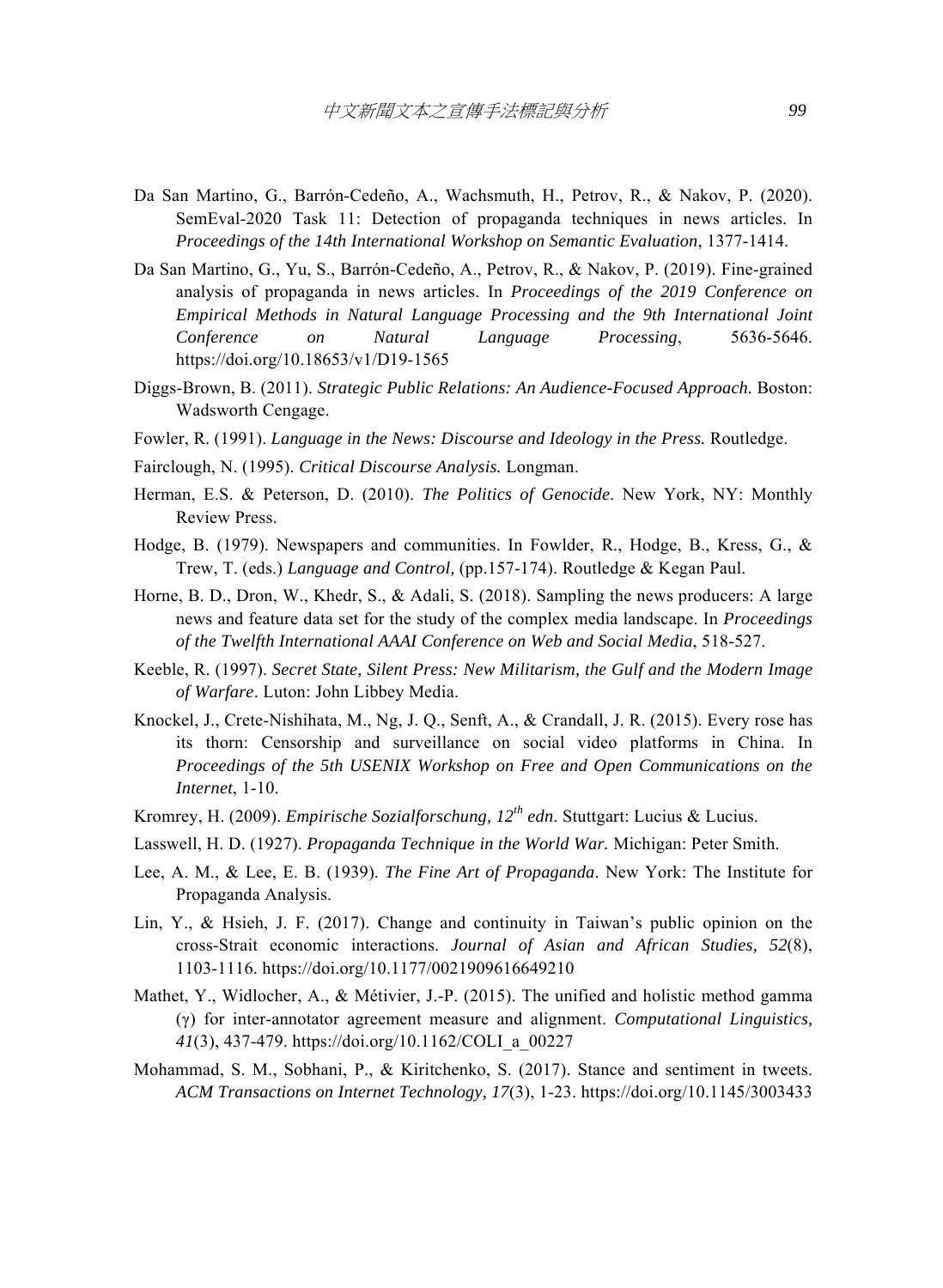- Patrona, M. (2018). Mediated conversation and political propaganda: A discourse analysis of news practices on Greek prime-time news. *European Journal of Communication*, *33*(2), 185-199. https://doi.org/10.1177/0267323118760321
- Riegel, O. W. (1935). Propaganda and the press. *The ANNALS of the American Academy of Political and Social Science, 179,* 201-210.
- Scott, W. (1955). Reliability of content analysis: The case of nominal scale coding. *Public Opinion Quarterly, 19*(3), 321-325.
- Smith, B. L. (2020). Propaganda. In *Britannica*. Retrieved from www.britannica.com/topic/propaganda on 18 February 2021.
- van Dijk, T. (1988). *Discourse as News*. Lawrence Erlbaum Associates, Inc.
- van Dijk, T. (1995). Opinions and ideologies in editorials. Paper presented at *the 4th International Symposium of Critical Discourse Analysis*, Athens, Greece.
- van Leeuwen, T. (2008). *Discourse and Practice. New Tools for Critical Discourse Analysis.*  Oxford University Press.
- Wang, W. (2007). *Genre across Languages and Cultures: Newspaper Commentaries in China and Australia*. VDM Verlag Dr. Muller.
- Weston, A. (2018). *A Rulebook for Arguments, 5th edn*. Cambridge: Hackett Publishing.
- Zollmann, F. (2017). *Media, Propaganda and the Politics of Intervention*. New York, NY: Peter Lang.
- Zollmann, F. (2019). Bringing propaganda back into news media studies. *Critical Sociology*, *45*(3), 329-345. https://doi.org/10.1177/0896920517731134
- 朱灼文(2003)。社論的論證結構分析。國立政治大學新聞研究所碩士論文。[Chu, C.-w. (2003). *The Analysis of Argument Structures in Editorials*. M.A. Thesis, National Chengchi University.]
- 洪見合(2014)。中英文新聞社論之跨文化篇章分析:系統功能語言學觀點。國立高雄 應用科技大學應用外語系暨英語專業溝通與教學科技碩士論文。[Hung, C.-H. (2014). *A Genre Analysis of Chinese and English Newspaper Editorials across Cultural Variations: A Systemic Funcational Perspective*. M.A. Thesis, National Kaohsiung University of Science and Technology.]
- 游承季(2001)。大陸經濟改革的內容和宣傳策略研究**(1992-1996)**-以「人民日報」社 論內容為例。國立政治大學新聞研究所碩士論文。[You, C.-C. (2001). *On the Contents and Propaganda Strategies of China's Economy Reformation (1992-1996) in the Editorials of the People's Daily*. M.A. Thesis, National Chengchi University.
- 湯廷池(1981)。國語疑問句的研究。師大學報 26, 1-59。[Tang, T.-c. (1981). On the interrogative sentences in Chinese. *Journal of National Taiwan Normal University*, 26, 1-59.]
- 賴暋(1965)。**人民日報社論的反美宣傳分析**。國立政治大學新聞研究所碩士論文。[Lai, M. (1965). *Analyzing the Anti-USA Propaganda in the Editorials of the People's Daily*. M.A. Thesis, National Chengchi University.]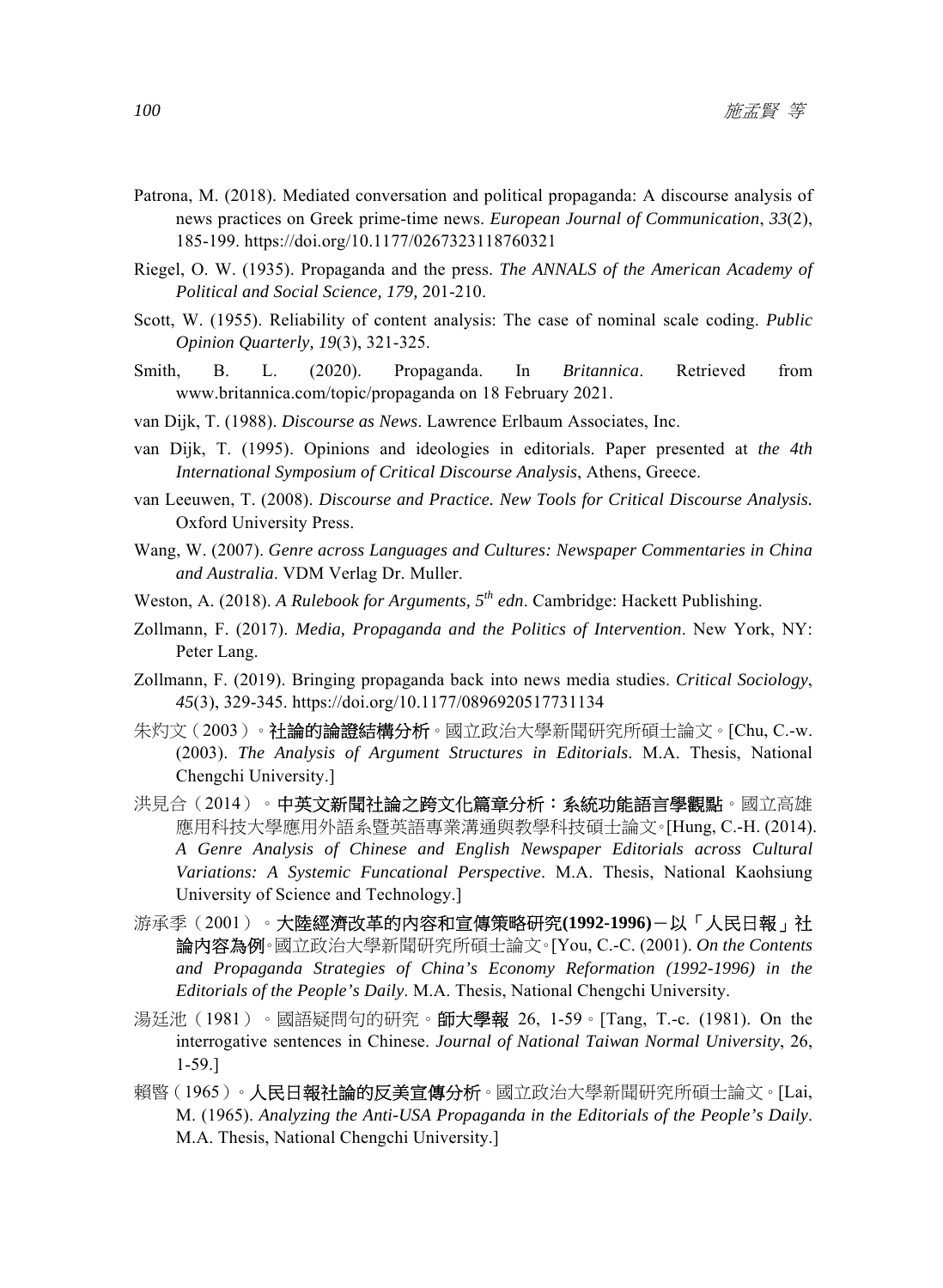#### 附錄**1 (Appendix 1)**

### 第一階段人工標記的自由時報宣傳手法以及相對應的單詞/短語/子句(以英文字母排 序)

Appeal to authority (ATA, 訴諸權威):《 彭博 商業 周刊 》《 時代 》「 紐約時報 」 紐約時報 《 紐約時報 》 中國 移居 美國 的 經濟 社會 學者 華爾街日報 「 經濟 學 人 」 希拉蕊 傳統 基金會 華爾街日報 國際 媒體 威爾遜 華爾街日報 台灣 公報 希 拉蕊 . 柯林頓 鄭秀玲 經濟 學人 雜誌 華爾街日報 長期 關心 台灣 的 專家 甄妮

Appeal to fear/prejudice (ATF, 訴諸恐懼): 一 中

Black-and-white fallacy, dictatorship (BW, 非黑即白):任何 一 個 上軌道 的 國家 絕不 會 允許 在 毫無 討論 、 不准 修正 改良 的 粗暴 過程 中 絕不 絕非 必須

Doubt (DT, 質疑):其 此 之 謂 乎 ? 哪來「 深 自 反省 」? 難道 是 這樣 的 想 法 嗎 ?

Flag-waving (FW, 高舉大旗):民主 價值 民意 心聲 公民 覺醒 民意 國家 安全 公眾 支持 捍衛 民主 普遍 心聲 民意 民調 正常 民主 程序 國家 安全 民意 基礎 主權 國安

Historical allusion (HA, 引用歷史):美麗島 事件 天安門 事件 「 引 清兵 入關 」

Loaded language (LL, 評價語言):血腥 毀滅 不 倫 「 氣 爆扯 服貿 」 食言而肥 紙 上談兵 一意孤行 , 吐 槽 任 人 宰割 馬王 惡鬥 內慚 神明 閉門思過 熱潮 幹譙 向 中國 傾斜 卸責 搪塞 令 人 感嘆 可悲 食髓知味 食髓知味 , 敲詐 併吞 門戶 大開 罔顧 矛盾 玩弄 慢半拍 一意孤行 執迷 不誤 寶貴 的 誘使 陷阱 震撼 低迷 罔顧 濫行 賤 招 撐腰 低聲下氣 無能 來 洗 人民 的 腦 臭 酸 的 暴力 背對 人民 目 無 頭家 戲本 粗暴 強 渡 關山 操控 傷害 優哉游哉 , 無能 無心 偷偷 覺醒 傷 害 惡評 爽 歪歪 障礙 公民 覺醒 遍 地 開花 威脅 衝擊 危機 專制 權謀 算計 剝 奪 「 無能 」 助成 失靈 嫁禍 製造 事端 報復 粗糙 輕忽 暴力 自恃 自我 吞噬 賠 上 黑箱 語言 暴力 墮落 垂涎三尺 變 不 出新 把戲 執迷不悟 五花大綁 嘈雜 紛亂 詬病 封殺 石破天驚 壓制 動盪 嚴重 淪為 逆來順受 撕毀 崩盤 譴責 嚴厲 惡評 混 亂 有志一同 大放厥詞 。 公民 覺醒 熱力 啟發 壯志 宰殺 不可 原諒 險境 , 盜取 破產 當頭棒喝 傷害 嚴峻 復健 永無寧日 癱瘓 強推 賣國 叛國 暴力 霸凌 分官 分 贓 搶 立委 情何以堪 。 黑 箱 危機 自 失 受 威脅 風險 困境 抹黑 爛 講義 抹黑 謊言 羅織 罪名 嚴厲 譴責 不實 反擊 揭露 破解 過氣 放任 媚共 恥 卑躬屈膝 暗 潮 浪花 傷害 反感 言行 不一 行動 暴力 中肯 一意孤行 圖謀 污名 化 杯葛 唯命 是從 對付 打壓 併吞 蕩然無存 毫不 在意 。 奮起 漁獵 激勵 黑箱 蹂躪 朝氣 清新 愚蠢 致命 錯誤 恐嚇 毀壞 伎倆 黑道 恐嚇 無比 威力 偷渡 濫 可笑 硬 愚蠢 粗暴 粗糙 蠻橫 「 改變成 真 」 惡果 憂慮 封殺 回 嗆 投票 部隊 招數 玩弄 虛假 哈腰 諂媚 「 以 商 逼 政 」 虛晃 一 招 罔顧 民怨 罔顧 恐嚇 牌 施暴 開門揖盜 肆 背 離 遭 打 臉 威脅 唬弄 咎由自取 轉捩點 慷慨 陳詞 見賢思齊 。 諷刺 謊話 連篇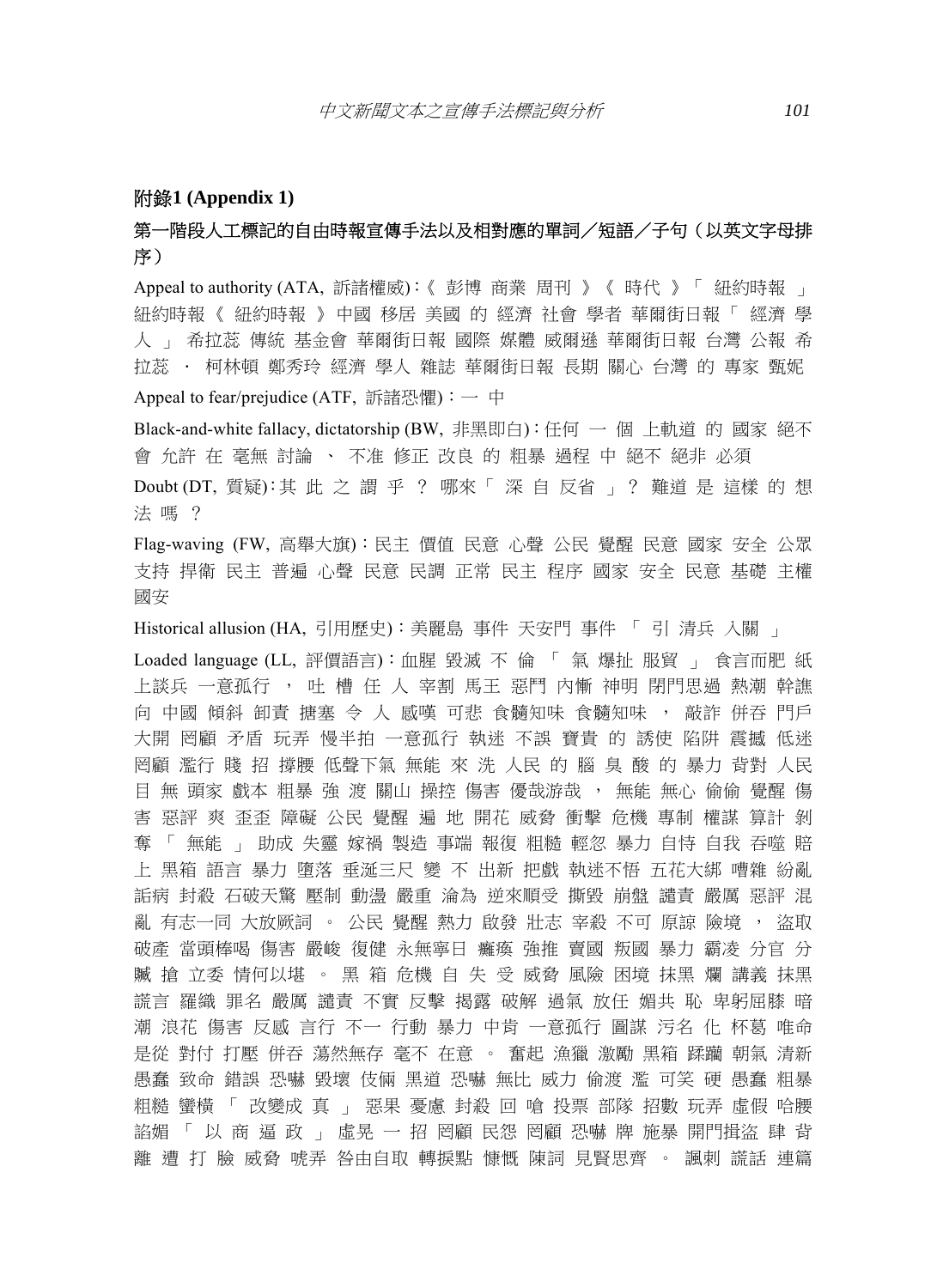肖 話 顏面 盡失 灰頭土臉 輸掉 一廂情願 蠻幹 軟土 深 掘 跳針式 喊話 傲慢 糞 土 危機 國民黨 「 暴政 」 怵目驚心 落伍 向 中國 靠攏 圍 事 失敗 的 最 爛 開 門揖盜 恐怖 悲哀 沒 救 的 高高在上 逢迎 一針見血 惡果 煙霧 門戶 洞開 , 害 台 權力 的 傲慢 束手無策 目 無 災民 離題 挺身而出 無能 不當 專制 牢籠 衝突 冥頑不靈 交叉 感染 遺毒 變 不 出新 把戲 偷渡 門戶 洞開 蠶食 鯨吞 「 獨裁 」 被迫 「 無能 」 強推 黑 箱 沾沾自喜 日薄西山 獨沽 中國 一味 騙局 Name calling or labeling (NCL, 貼標籤): 「 半 分 忠 」 民怨 火山 「 鐵蹄 」 「 太 陽餅 馬戲團 」 「 馬卡茸 總統 」 「 現代 吳鳳 」 勇敢 婦人 中國 台商 投票 部 隊「 抓漏 大隊 」 元凶 九 趴 總統 即將 下台 的馬英九 們 馬英九 們 馬 黨國 無 心 也 無能 的 馬 政府 傾中 政策 老共 追求「 終極 統一 」 的 馬英九 「 今日 香 港 」 「 一 條 龍 」 九 趴 總統 國會 全武行 向 中國 傾斜 政策 明日 台灣 」 幫 腔 幫閑 者 「 台灣版 天安門 事件 」 未來 的 主子 鳥籠 公投 「 公民 不 服從 運 動 」 背離 民意 的 政府 黑 箱 服 貿 , 把 國旗 收 起來 的 小 官 , 不 適格 不 適任 者 黨國 輿論 製造術 反 民主 鬧劇 有 勝算 者 有識之士 列寧式 黨 機器 馬 黨國 「 天龍國 」 黨 外 精英 「 中國 軍閥 鐵蹄 」 醜 角色 紅頂 商人 元凶 幫 凶 共匪 太陽 花 學子 老把戲 「 婉君 」 九 趴 總統 長期 關心 台灣 的 專家 「 暴 鎮 」 中國黨 「 無能 領導 者 」 違法 總統 這 個 「 自絕 於 國人 」 的 政府 雙 手 獨攬 權力 的 馬英九 「 暴鎮 」 馬 黨國 老狗 馬英九 們 , 黑 箱 服 貿 Presupposition (PS, 預設立場):竟然 不 是 更 應該 閉門思過 、 內慚 神明 嗎 ? 台 灣 經濟 會 愈 拚 愈 倒退 嗎 ? 竟 實質 薪資 所得 會 愈 拚 愈 回去 嗎 ? 竟

是否 如 國民 黨團 宣稱 的 「 視為 已 審查 」 ? 武官 還 怕 甚麼 ? 滿意度 會 一路 滑到 九 趴 嗎 ? 竟 誰 會 看 不 懂 、 想 不 清楚 ? 貧富 差距 會 持續 擴大 嗎 ? 這 叫 甚麼 ? 這 豈不 說明 M 503 航路 對 我國 飛 安 與 國安 確實 存在 威脅 ? 還 有 多少 看 不 到 卻 更 恐怖 的 事情 正在 發生 ? 難道 這 是 人民 的 「 暴力 杯葛 」 嗎 ? 馬英九 不 也 是 如此 心態 嗎 ?

Thought-terminating cliché (TTC, 格言論證):不 誠 無物 眾所周知 , 答案 當然 是 否 定 的 自不待言

#### 附錄**2 (Appendix 2)**

第一階段人工標記的聯合報宣傳手法以及相對應的單詞/短語/子句(以英文字母排序) Appeal to authority (ATA, 訴諸權威):嚴 長壽 彭淮南 施振榮 童子 賢 附庸 化 「 害 台 禍台 」 邊緣化 絕路 民主 倒退 邊緣化 最 厲 的 鬼魅

Black-and-white fallacy, dictatorship (BW, 非黑即白):沒有 任何 國家 能 容許 完全 是 朝野 立委 爾虞我詐 、 機關 算 盡 的 結果 。 不可能 靠 著 街頭 抗議 或 國際 鎂 光燈 解決 絕不 這 不 是 民進黨 的 「 私有化 」 是 什麼 ? 這 個 國家 豈不 注 定 要 在 想像 與 現實 的 兩極 間 自我 拉扯 ? 絕不 學生 的 要求 是 畫蛇添足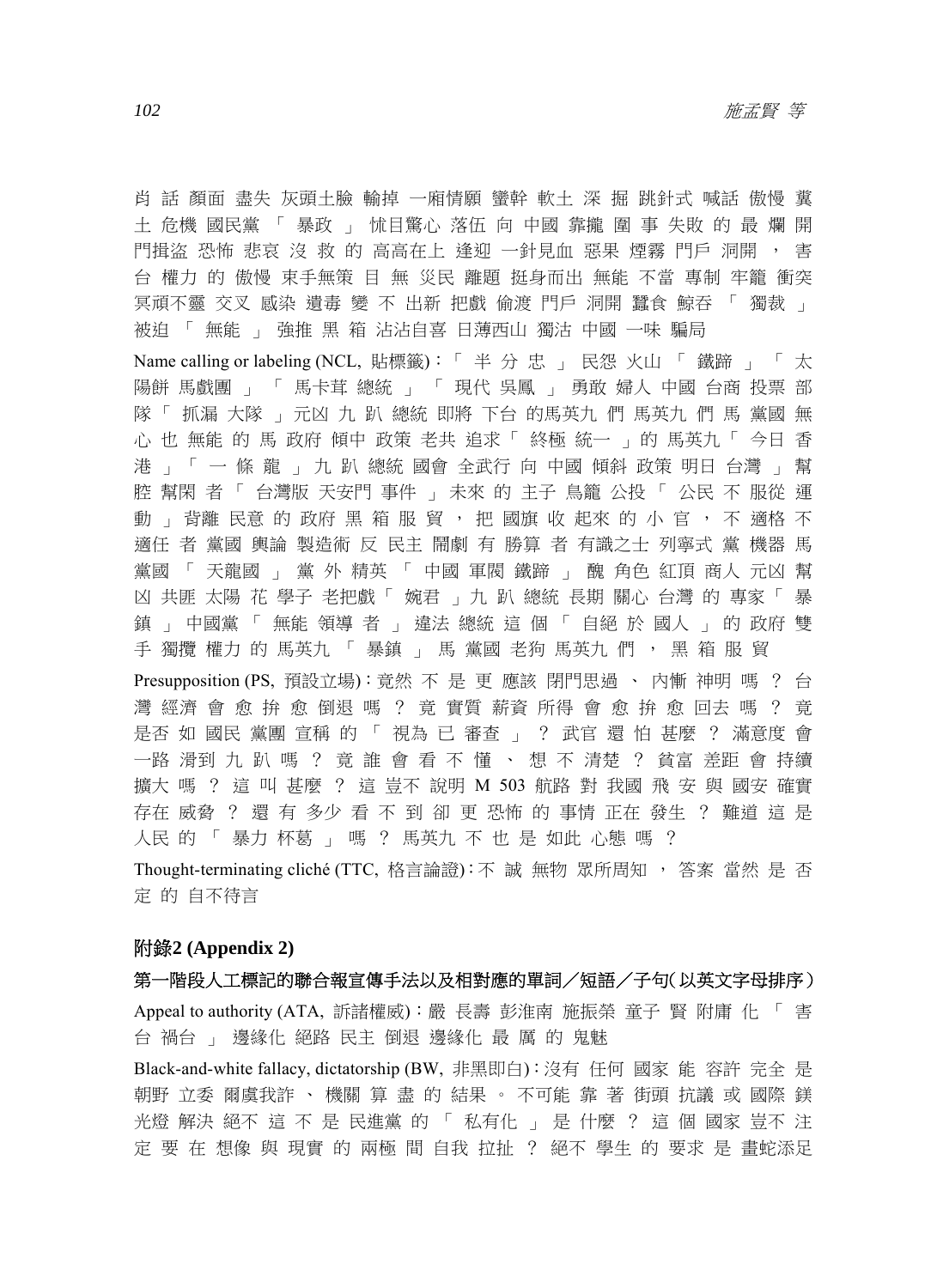還是 無理 找碴 ? 抗中 或 害台 ? 絕不 這 不 是 民進黨 的 「 私有化 」 是 什 麼 ? 必須

Doubt (DT, 質疑):卻 仍 要 將 台灣 帶上 絕路 ? 卻 連 這 點 想法 也 容不下 ? 又 在 維護 什麼 樣 的 司法 正義 ? ? 又 如何 贏得 民眾 認同 ? 會不會 又 要 商請 俄國 寬限 , 為 台灣 爭取 利益 ? 烏克蘭 財政 會不會 崩潰 , 在 彰顯 什 麼 樣 的 法律 價值 ?

Exaggeration or minimization (EM, 誇大或淡化):轉瞬 一 夕之間 永遠

Flag-waving (FW, 高舉大旗): 「媽媽 反核 能 」 「 學生 反 服貿 」 台灣 的 出路 是 由 ECFA 到 TPP 。 國會 正 是 民主 憲政 中 由 選舉 產生 的 最 高 民 意 機關, 國會 象徵 的 就是 民意。「 人民 」「 捍衛 民主 」 民主 大 教室 呵護 我們 得來 不易 的 自由 「 台灣 全球化 機遇 」 反映民意 承載民意 讓 學生 們 平安 地 回到 學校 及 家庭 吧 ! 「 全民 總統 」 民主 精神 「 人民 」 Historical allusion (HA, 引用歷史): 「 茉莉花 革命 」 「 五二o 農運 」 被 釘上 十 字架 泰國 的 紅 衫軍 和 黃 衫軍 之 爭 烏克蘭 十 年前 的 橘色 革命 野百合 Loaded language (LL, 評價語言):無可 逆轉 伎倆 權謀 鬥爭 不攻自破 底蘊 崩盤 戲 碼 虛矯 「 政府 的 失 能 」 濫用 磨刀 霍霍 蒙上 陰影 上演 攻防爛戲 抄襲 搬弄 抹 除 牛頭不對馬嘴 逾越 徒 添 困惑 矯情 斥為 難堪 狠狠 長才 趨吉避凶 排擠 悲劇 誤解 畫蛇添足 危害 風暴 惶恐 焦慮 狂暴 步步 退讓 淪陷 羞愧 撕裂 窄巷 宰殺 膚淺 以 製造 騷亂 自得 , 鬧劇 姑息 漠然 潰敗 仇恨 焦慮 、 猜疑 揭竿 而 起 崩毀 矛盾 被 踐踏 短短 絕無 可能 喪志 喪膽 戲碼 杯葛 脫序 衝突 暴力 過激 惡化 凶險 憂慮 脫序 汗顏 錯覺 今非昔比 撇開 故意 漫天 喊價 扭曲 戰場 一搭一 唱 壟斷 嚴重 衝擊 區區 妨礙 嚴重 脫軌 害台 禍台 傷痛 絕路 以 占領 或 攻擊 政府 機構 為 樂 動輒 投鼠忌器 氣焰 高漲 頤指氣使 害台 禍台 輕輕 撇 到 一 旁 不理 口惠 落空 喪 權 失土 大 毒瘤 毒瘤 伎倆 唾 餘 權謀 鬥爭 陷 奪取 託詞 反 智 井然有序 摧毀 大 爆發 醜化 藉口 亂刀 命 喪 「 民主 的 失控 」 得寸進尺 崩 裂 蹉跎 結黨營私 壟斷 逼 得 得寸進尺 光榮 侵犯 光榮 熱鬧 無理 找碴 畫蛇添足 義憤 難安 玩弄 於 股掌 之上 權謀 鬥爭 耽溺 見獵心喜 機關 算 盡 爾虞我詐 本 末倒置 錯愕 驚駭 不成體統 正大 鬥垮 無效 自傷 動輒 撕裂 傷害 殘害 聲望 連挫 干擾 無底洞 失格 羞辱 國家 、 羞辱 民主 蕩然無存 兵疲 馬 困 怒火 引爆 勃然大 怒 霸凌 鬥爭 絕路 不堪 想像 得不償失 。 得寸進尺 不見天日 壟斷 狡猾 失之 偏 頗 狗尾續貂 大話 為 反對 而 反對 走投無路 流失 硬生生 咬死 害台 抗中 癱瘓 拖 了 指使 破壞 憲政 挾制 民意 伏擊 杯葛 鬥爭 戰場 「 不 作為 」 打發 癥結 瘖 啞 難辭其咎 一廂情願 強推 政策 悍然 危機 一針見血 混亂 程序 杯葛 令 人 痛心 的 嚴重 政治 災難 狹隘 拉高 身段 難堪 破裂 , 根本 不忍卒睹 醜態 根本 剝奪 集體 暴力 根本 坐收漁利 下 了 如此 重 手 交易 拖延 杯葛 前車之鑑 光榮 煽風 點火 為 鬥爭 而 鬥爭 視 人民 為 政黨 可 驅遣 之 「 工具 」 「 霸權 」 大剌剌